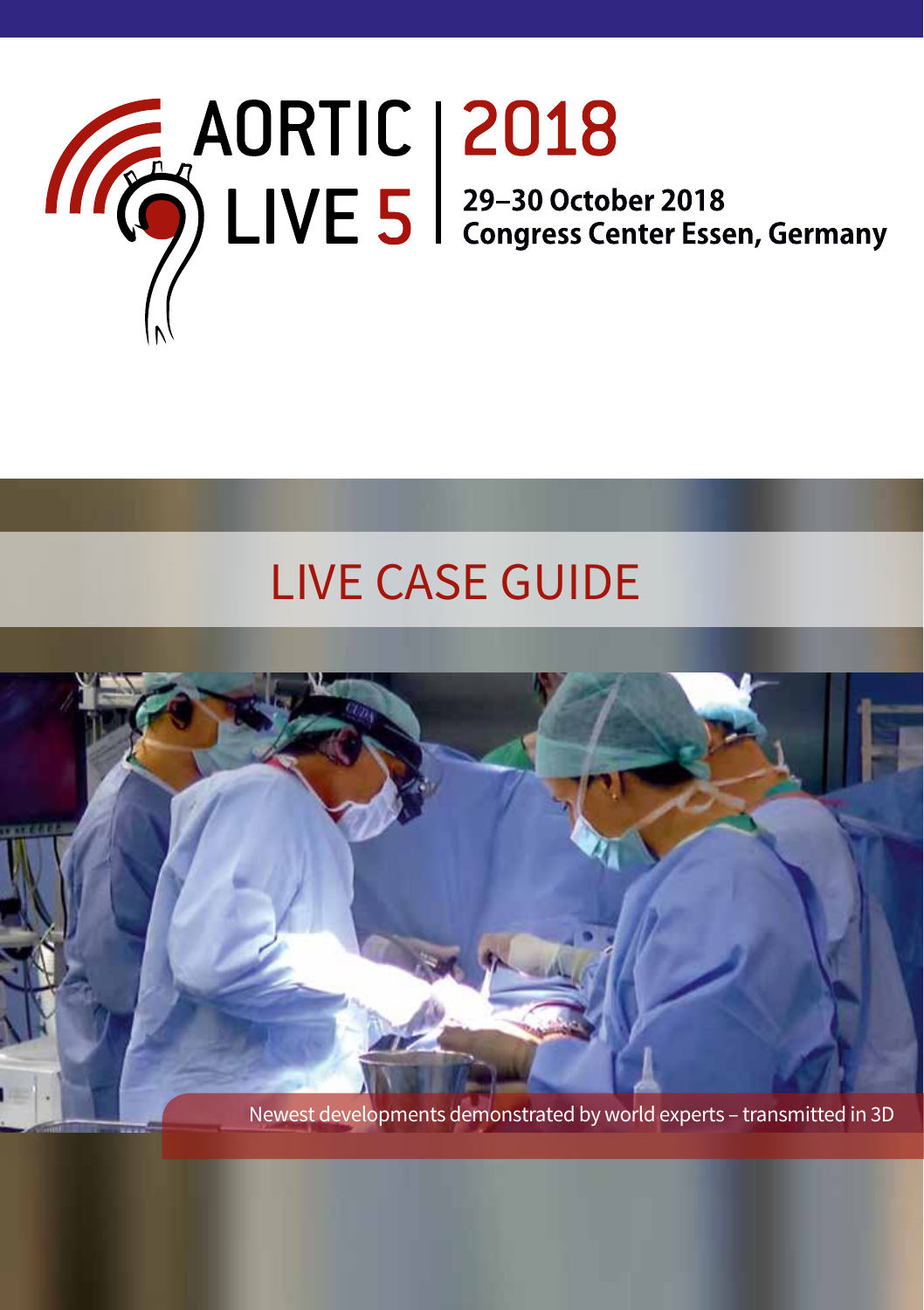# WELCOME

#### *Dear Colleagues,*

*During the 5th Aortic Live Symposium 20 live cases are scheduled to be performed and transmitted to the auditorium. The aim of this booklet is to give you an overview about the live case schedule and to provide a practical guide through the procedures.*

*We hope for your understanding that with respect to the clinical needs of the patients changes of the schedule may occur. Furthermore, the anticipated procedural steps are just an outline of the procedure.* 

*Depending on the discretion of the operator the procedural strategy or the choice of material may vary.*

*Sincerely yours,*

Hayfur Tik Kill

*Prof. Heinz Jakob and Prof. Tilo Kölbel*

*Also on behalf of the co-directors*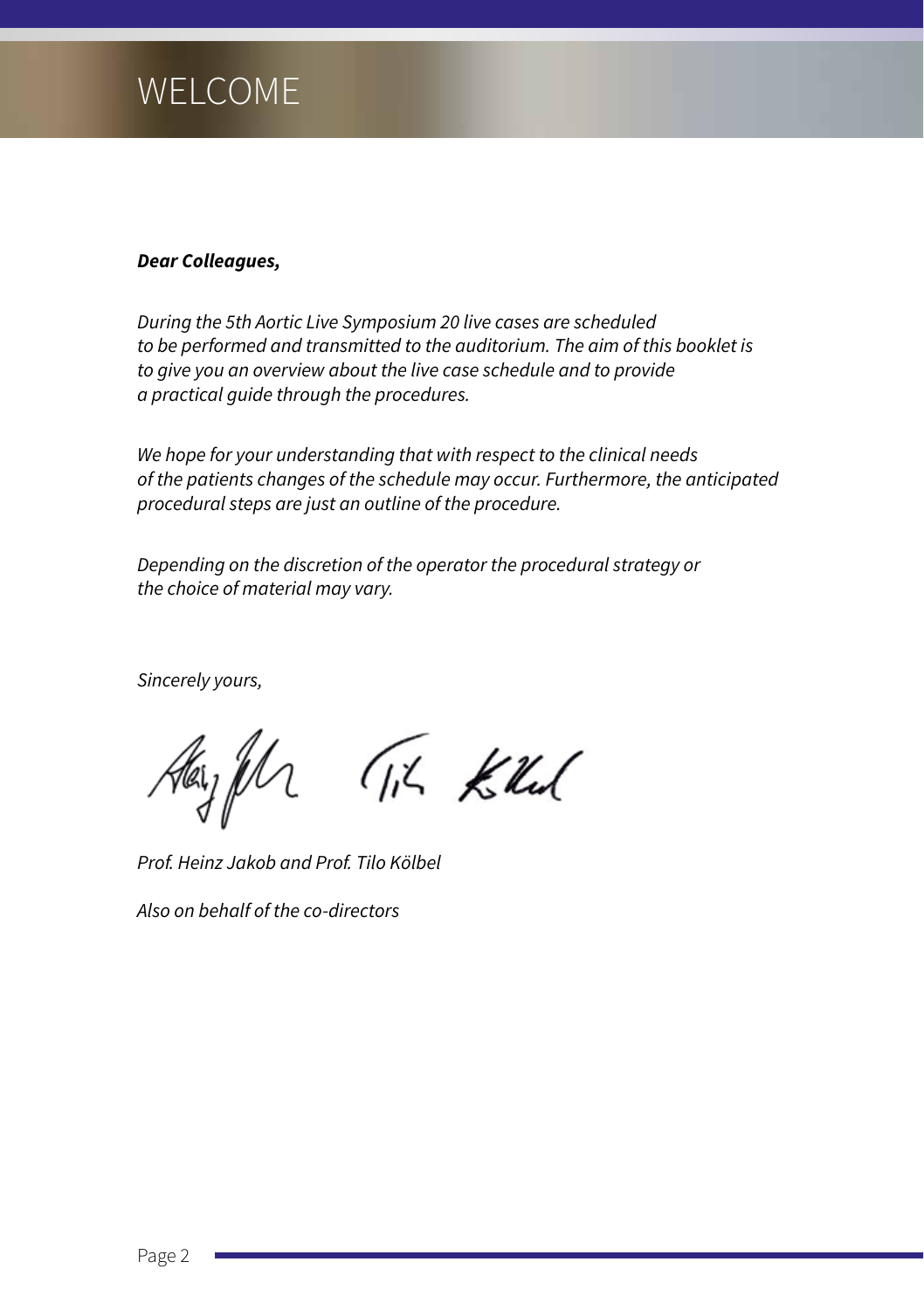

# Monday, October 29, 2018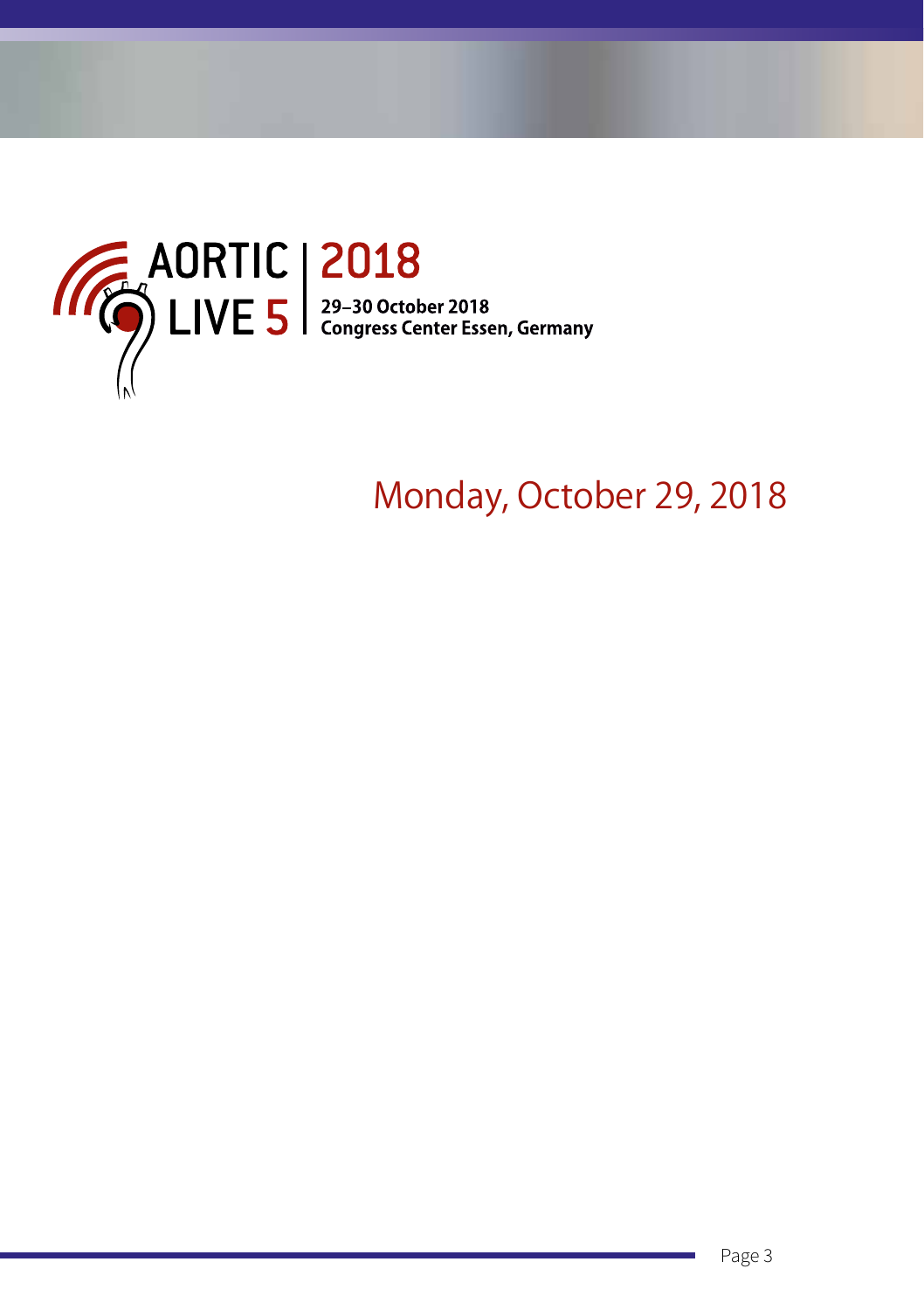## CASE 01 | AORTIC VALVE REPAIR

#### **Live from Essen | Session 1 | 09:30-10:30**

|                       | <b>Patient data: Male, 58 years</b>                    |
|-----------------------|--------------------------------------------------------|
|                       | <b>Operators:</b> G. El Khoury, K. Tsagakis, F. Mourad |
| Medical               |                                                        |
| background: St.p. PCI |                                                        |
| TEE:                  | <b>Bicuspid AV</b>                                     |
|                       | Root Aneurysm                                          |
| Treatment:            | AV-Reimplantation                                      |
|                       | Root replacement                                       |
|                       |                                                        |

### **Materials:** Cardioroot (Getinge)

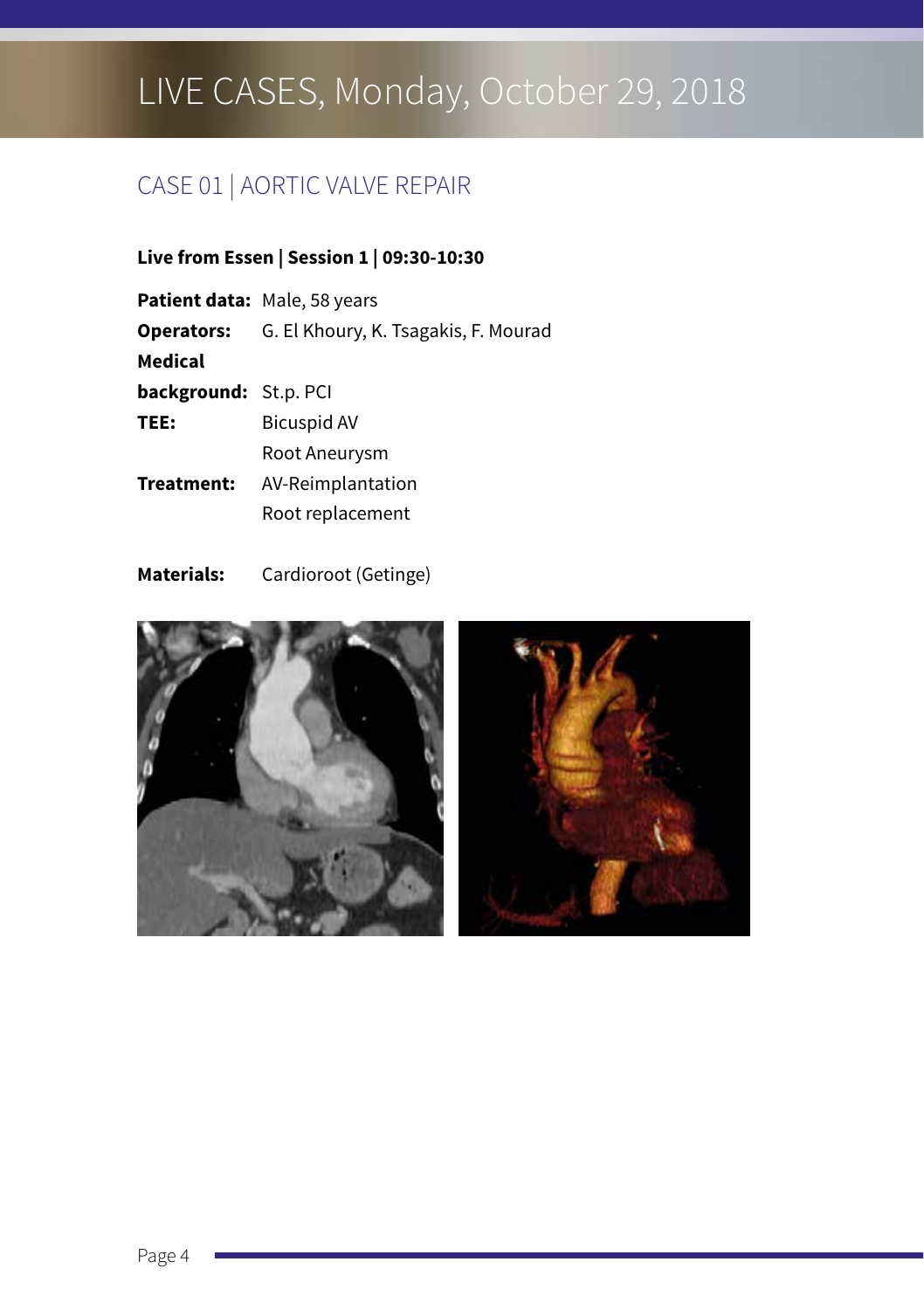### CASE 02 | MINIMAL INVASIVE AORTIC VALVE REPLACEMENT

#### **Live from Essen | Session 1 | 09:30-10:30**

- **Operators:** M. Borger, A. Hoyer, M. Thielmann
- **Medical**

- **background:** NYHA III, Good LV function 60% stenosis of RD1 aFib stenosis of coeliac trunk Log. ES-I: 5.1%
- **Treatment:** Minimal-invasive AVR
- Materials: 1. RAM Device (LSI Solutions)
	- 2. Cor-Knot (LSI Solutions)
	- 3. Perimount AV (Edwards)

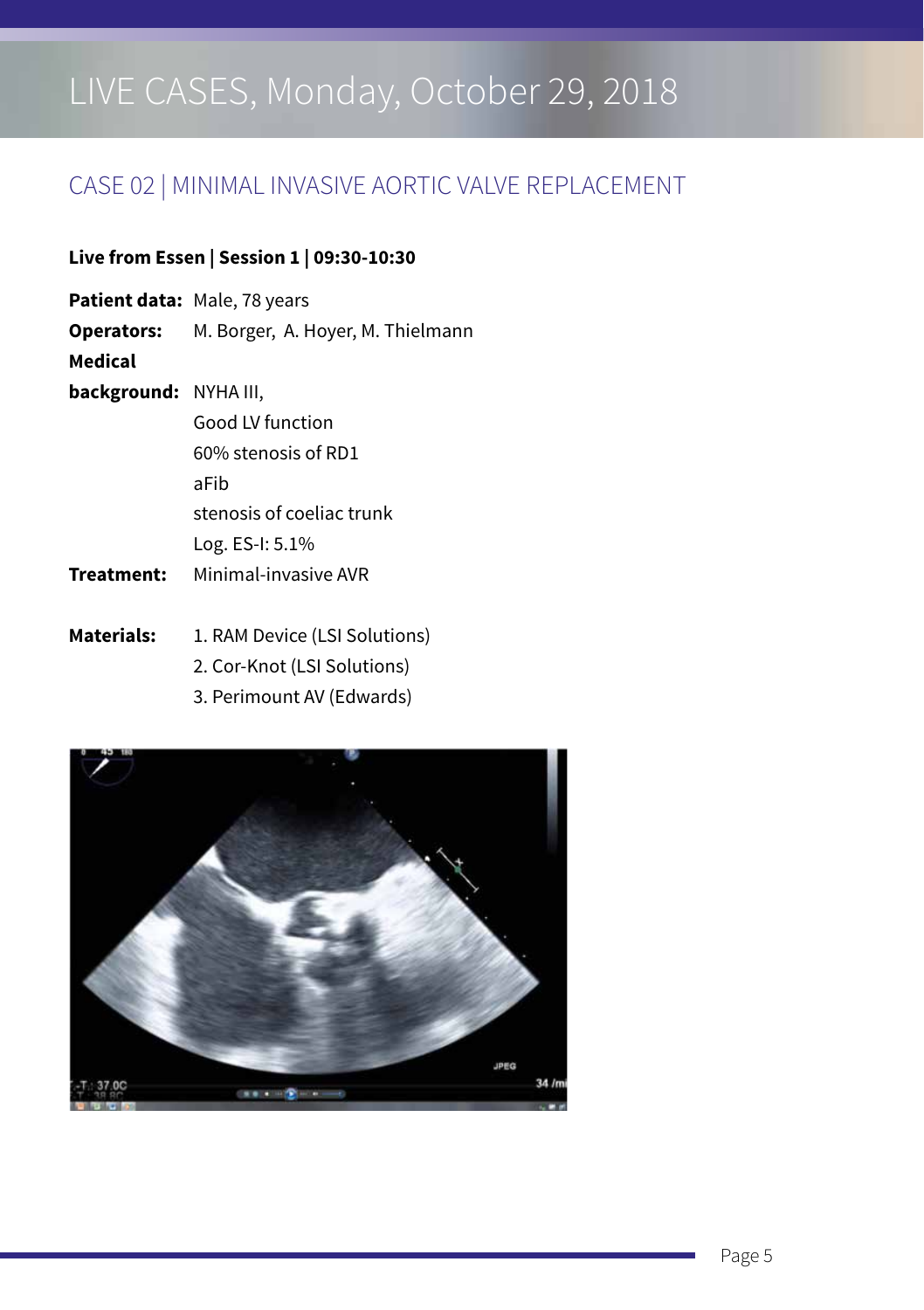## CASE 03 | ZONE 2 TEVAR IN PSEUDOCOARCTATION

#### **Live from Hamburg | Session 1 | 11:00-12:00**

|            | Patient data: Female, 71 years, L. K.                                                                                                                       |
|------------|-------------------------------------------------------------------------------------------------------------------------------------------------------------|
|            | <b>Operators:</b> G. Panuccio, M. Scheerbaum                                                                                                                |
|            | <b>Clinical data:</b> 1. Asymptomatic aneurysm of left subclavian artery<br>2. Status post left carotid-subclavian bypass one week prior to TEVAR           |
|            | <b>Risk factors:</b> DDD-pacemaker, paroxysmal atrial fibrillation, diabetes Type II,<br>left heart failure (NYHA II), chronic gastritis, biliary cirrhosis |
| Procedural |                                                                                                                                                             |
| steps:     | 1. Percutaneous access, transfemoral + transbrachial (left)                                                                                                 |
|            | 2. LAO angulation and angiogram                                                                                                                             |
|            | 3. Stentgraft deployment                                                                                                                                    |
|            | 4. Plug + coil occlusion of LSA as needed                                                                                                                   |
|            |                                                                                                                                                             |

**Materials:** 1. Boston Relay Pro Stentgraft (low profile) (TerumoAortic)

- 2. Proglide (ABBOTT)
- 3. CERA Plug (Lifetech)



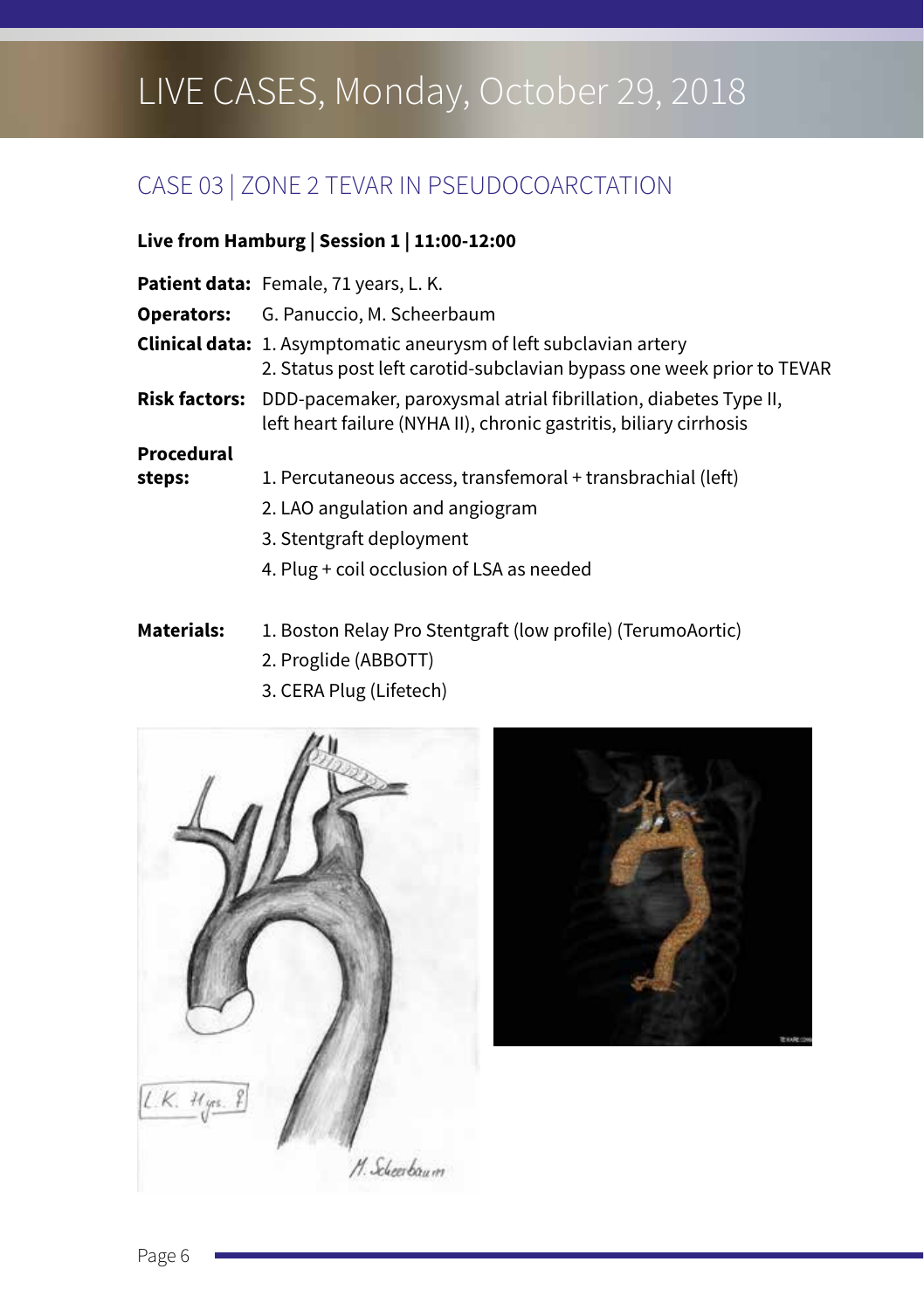### CASE 04 | TRANSAPICAL TAVI AND TMVR

#### **Live from Essen | Session 1 | 11:00-12:00**

**Patient data:** Female, 83 years **Operators:** D. Wendt, M. Thielmann, A. Lind **Medical background:** NYHA III, CHD COPD II Prior AVR+V-RCA 2005 (Hancock II 23) redo-AVR+MVR 2011 (Perimount 23 & Perimount Magna MV 29mm) Now: degenerated MV (Pmean 17mmHg and AR III°) Log. ES-I: 30.4% **Treatment:** TA-VinV mitral and aortic

Materials: 1. THV Sapien 3 (Edwards) 2. Certitude Delivery System (Edwards)





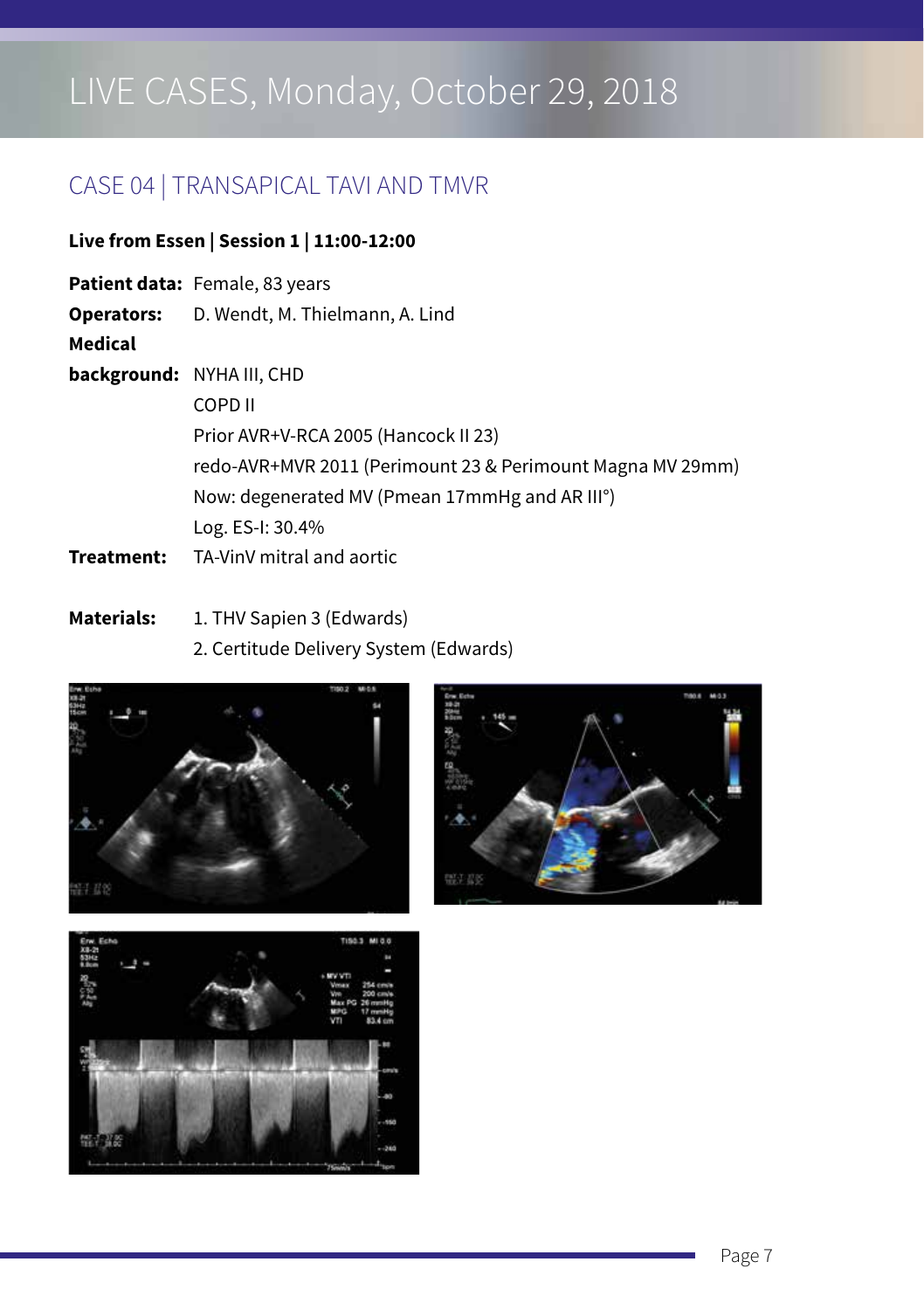### CASE 05 | TRANSFEMORAL TAVI

#### **Live from Berlin | Session 1 | 11:00-12:00**

|  | Patient data: Female, 69 years, A.M. |
|--|--------------------------------------|
|--|--------------------------------------|

- **Operators:** J. Kempfert, C. Klein
- **Clinical data:** Severe aortic stenosis (mean Gradient 59 mmHg)

**Risk factors:** Alcoholic toxicomania, live cirrhosis, chronic renal failure stage IIIb, pulmonary hypertension, carotid occlusive disease (right 70%)

#### **Procedural**

- **steps:** 1. Percutaneous femoral access
	- 2. Valvuloplasty with BARD TRUE® Flow catheter
	- 3. Evolut Pro THV implantation
	- 4. Access closure

#### **Materials:** 1. Proglide (ABBOTT)

- 2. BARD TRUE® Flow catheter (Bard)
- 3. EvolutPro (Medtronic)





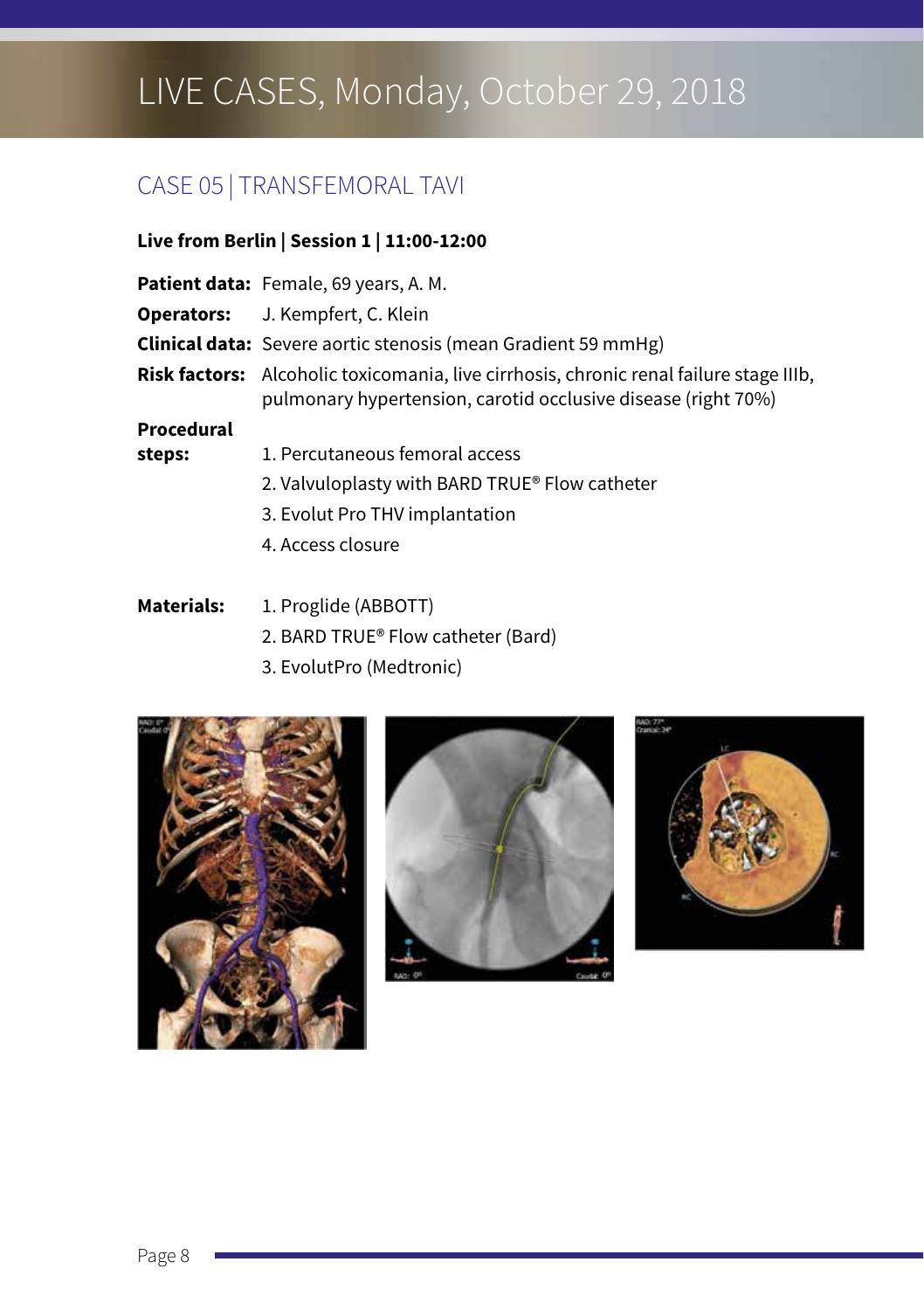### CASE 06 | BRANCHED THORACOABDOMINAL EVAR

#### **Live from Hamburg | Session 2 | 15:00-16:00**

**Patient data:** Female, 65 years, S. O.

| <b>Operators:</b> | N. Tsilimparis, F. Heidemann |
|-------------------|------------------------------|
|-------------------|------------------------------|

**Clinical data:** Type II thoracoabdominal aortic aneurysm (68mm)

**Risk factors:** *Prior procedure:* fenestrated TEVAR (scallop for LCCA, fenestration for LSA) on 9.10.18 Right-sided renal artery stenosis, PAD

#### **Procedural**

- **steps:** 1. Cutdown right CFA (22F), cutdown left CFA (16F), potentially cutdown right brachial artery (12F)
	- 2. Deployment of branched main body, bifurcated graft and right iliac stentgraft, suture of CFA to restore leg perfusion
	- 3. Use of a transfemoral steerable sheath to access branches.
	- 4. Catheterization and bridging stent grafts for all four visceral vessels
	- 5. Deployment of left iliac stentgraft for CIA

**Materials:** 1. Custom made branched thoracoabdominal stent-graft (COOK Medical)

- 2. Viabahn and VBX (Gore)
- 3. Fluency and Covera (Bard)
- 4. Fustar Sheath (Lamed/Lifetech)
- 5. LiquoGard (Möller Medical)
- 6. Protege Everflex (Medtronic)



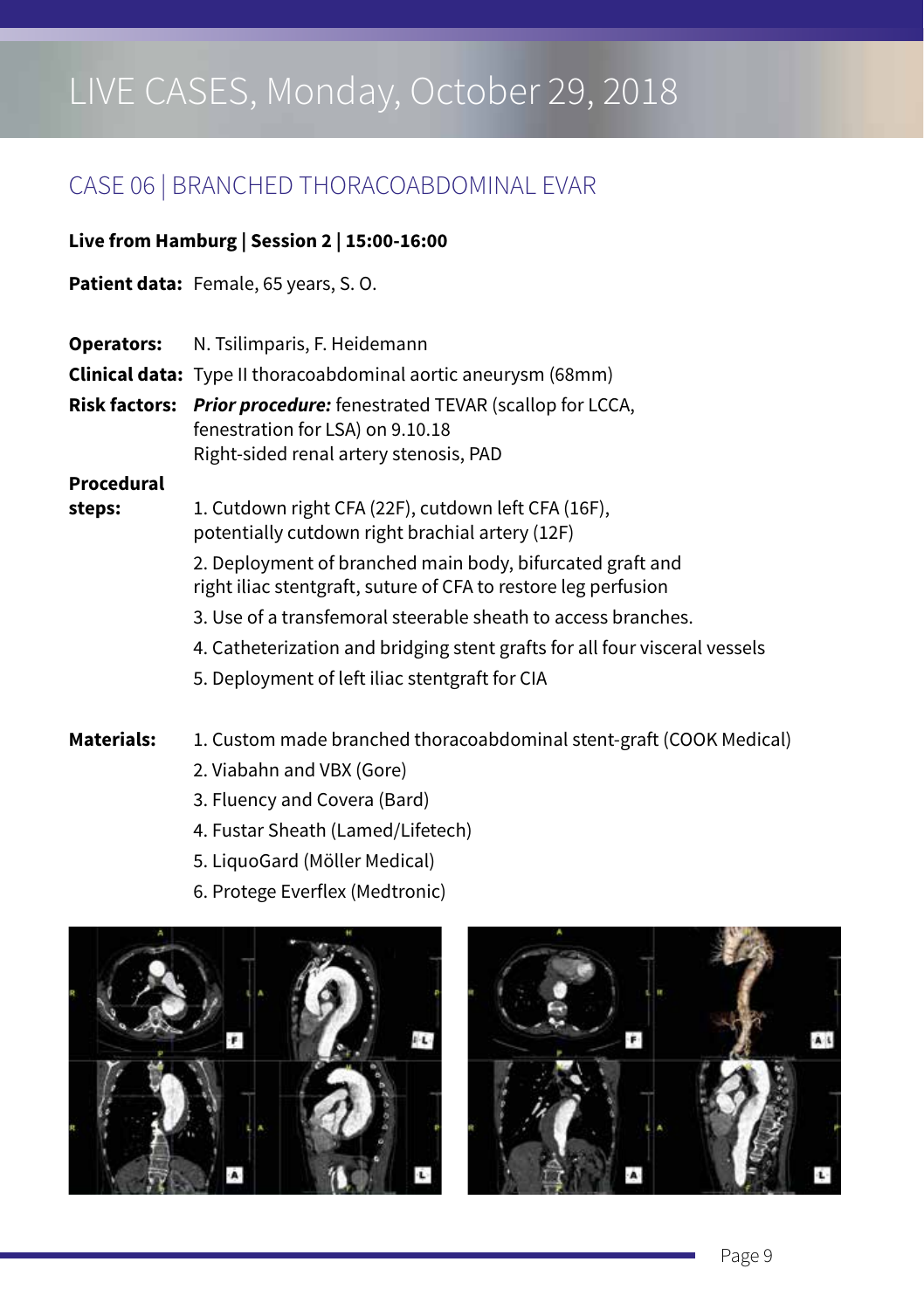### CASE 07 | PRELOADED FENESTRATED THORACOABDOMINAL EVAR

#### **Live from Paris | Session 2 | 15:00-16:00**

|                   | <b>Patient data:</b> Male, 60 years, D. L.                                                                                                                                                                                                                                            |
|-------------------|---------------------------------------------------------------------------------------------------------------------------------------------------------------------------------------------------------------------------------------------------------------------------------------|
|                   | <b>Operators:</b> S. Haulon, D. Fabre                                                                                                                                                                                                                                                 |
|                   | <b>Clinical data:</b> Back pain related – inflammatory aneurysm                                                                                                                                                                                                                       |
|                   | <b>Risk factors:</b> Past medical history: myelodysplasia, cervical disc hernia,<br>lower limbs paraparesis, left kidney hydronephrosis<br>Angio CT: 50mm juxtarenal aneurysm, 35 mm left common artery aneurysm<br><b>PET-CT:</b> inflammatory aneurysms<br>Corticosteroid treatment |
| Procedural        |                                                                                                                                                                                                                                                                                       |
| steps:            | 1. Percutaneous femoral access, bilateral 16 Fr sheath,<br>Fusion registration (Discovery IGS 740, GE Healthcare)                                                                                                                                                                     |
|                   | 2.4 fenestrations bifurcated endograft with 2 preloaded catheters<br>for the renal arteries                                                                                                                                                                                           |
|                   | 3. Iliac branched graft                                                                                                                                                                                                                                                               |
|                   | 4. Ipsilateral leg extension and 2 bridging leg extensions<br>with iliac branched graft                                                                                                                                                                                               |
| <b>Materials:</b> | 1. Proglide x4 (ABBOTT)                                                                                                                                                                                                                                                               |
|                   | 2. Custom made fenestrated and bifurcated thoraco-abdominal device                                                                                                                                                                                                                    |
|                   |                                                                                                                                                                                                                                                                                       |

with 2 preloaded catheters (COOK Medical)

- 3. ZBIS Iliac branched endograft (COOK Medical)
- 4. Amplatzer Plug N°4 (ABBOTT)
- 5. Covered bridging stents: BeGraft (BENTLEY)
- 6. Ipsilateral and bridging leg extensions (COOK Medical)
- 7. Coda compliant balloon





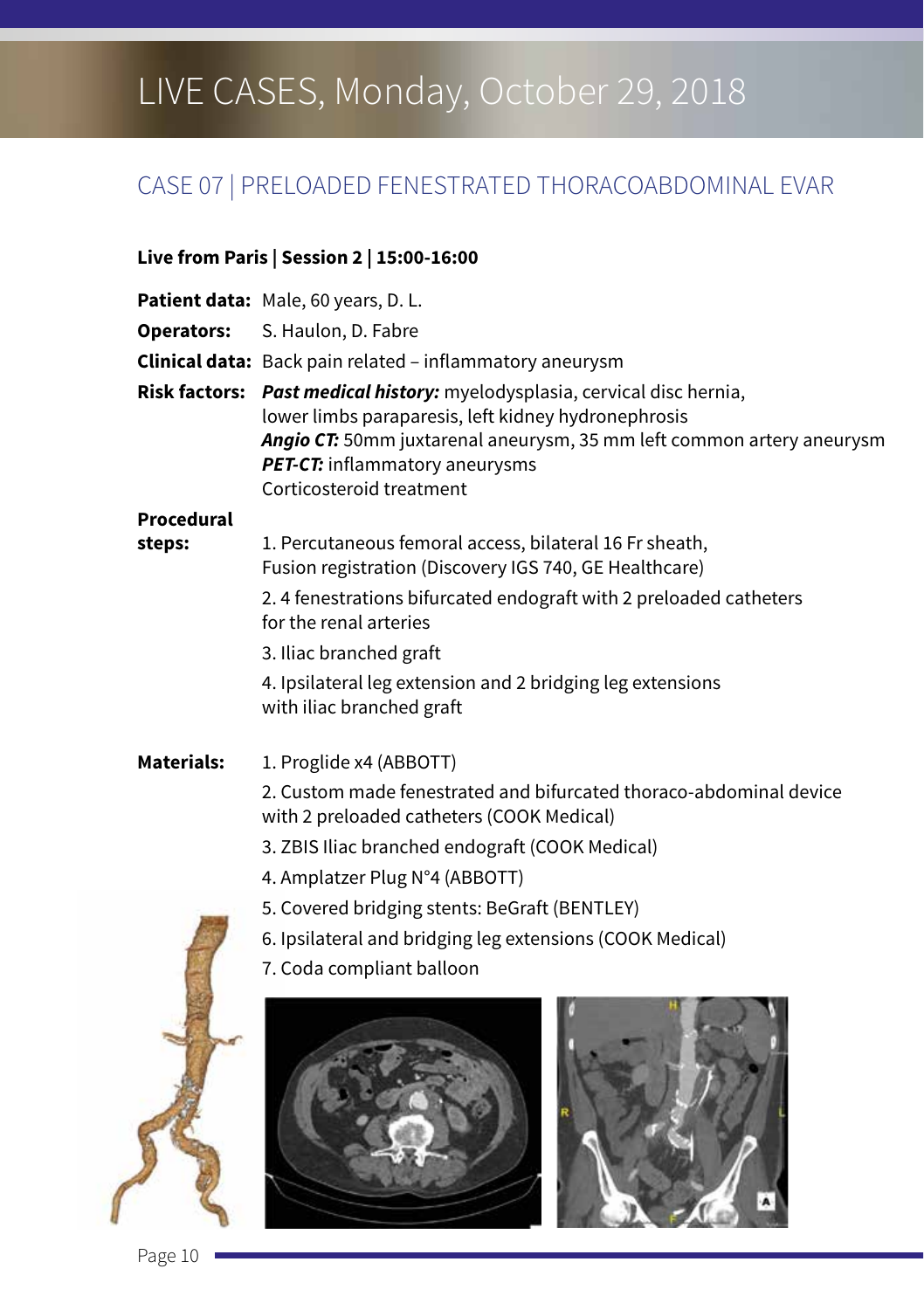### CASE 08 | ZONE 2 BRANCHED ARCH TEVAR

**Live from Philadelphia | Session 2 | 15:00-16:00**

**Operators:** N. Desai, J. Bavaria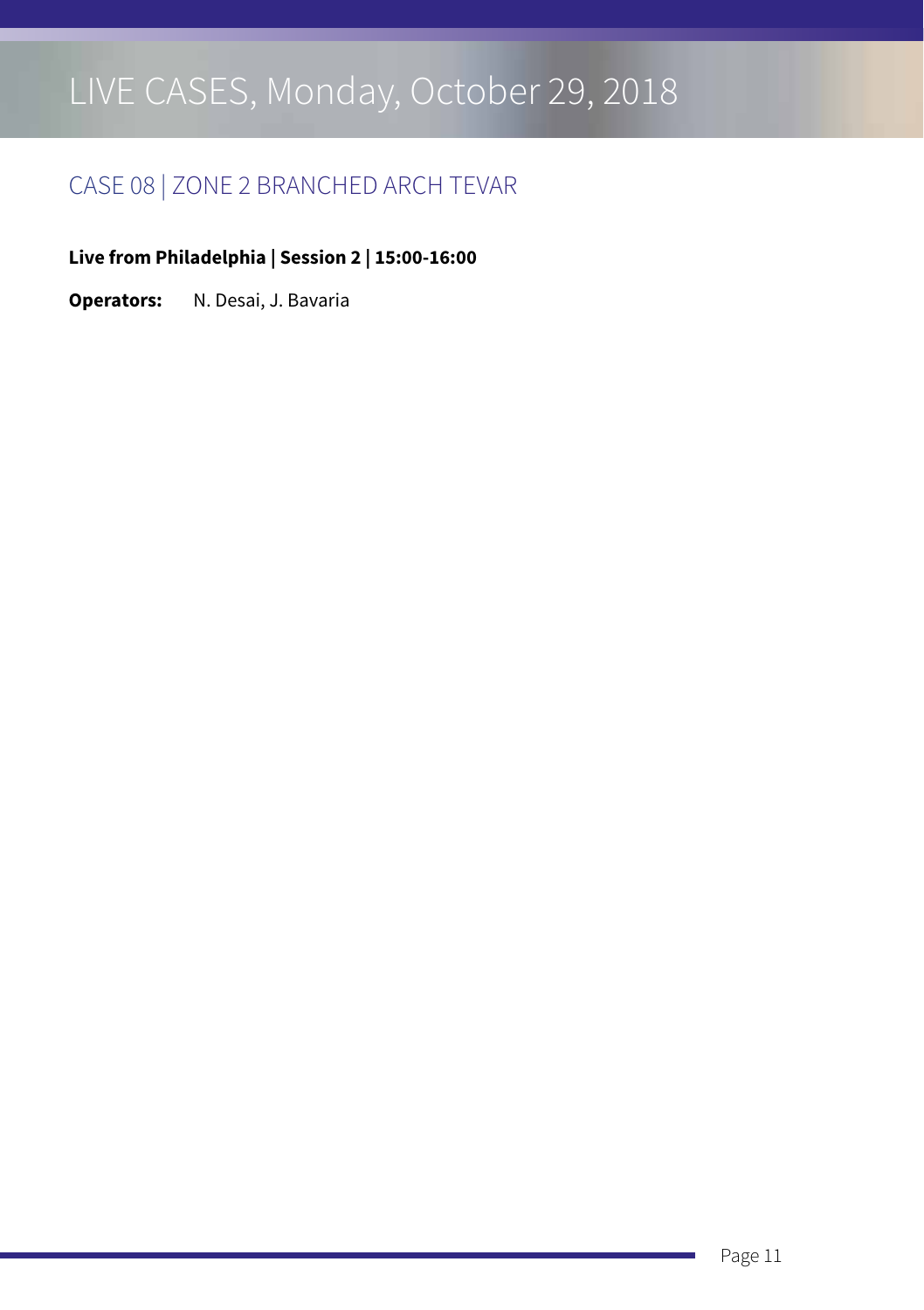# CASE 09 | ZONE 3 TEVAR

#### **Live from Essen | Session 2 | 16:30-17:30**

|            | Patient data: Female, 68 years                                                                                                                                                                                             |
|------------|----------------------------------------------------------------------------------------------------------------------------------------------------------------------------------------------------------------------------|
|            | <b>Operators:</b> R. A. Jánosi, K. Tsagakis                                                                                                                                                                                |
| Medical    |                                                                                                                                                                                                                            |
|            | <b>background:</b> St.p. emergency BioBentall (Bio-Integral) + E-vita open for retrograde<br>acute Type I AD and explantation of multilayer stents from the proximal<br>aorta after endovascular acute Type B AD treatment |
|            | St.p. traumatic SAB                                                                                                                                                                                                        |
| CTA:       | Type II endoleak, progresive aneurysm                                                                                                                                                                                      |
| Treatment: | TEVAR (Medtronic)                                                                                                                                                                                                          |

**Materials:** 1. Valiant Thoracic Stentgraft (Medtronic)

2. Captivia Delivery System (Medtronic)



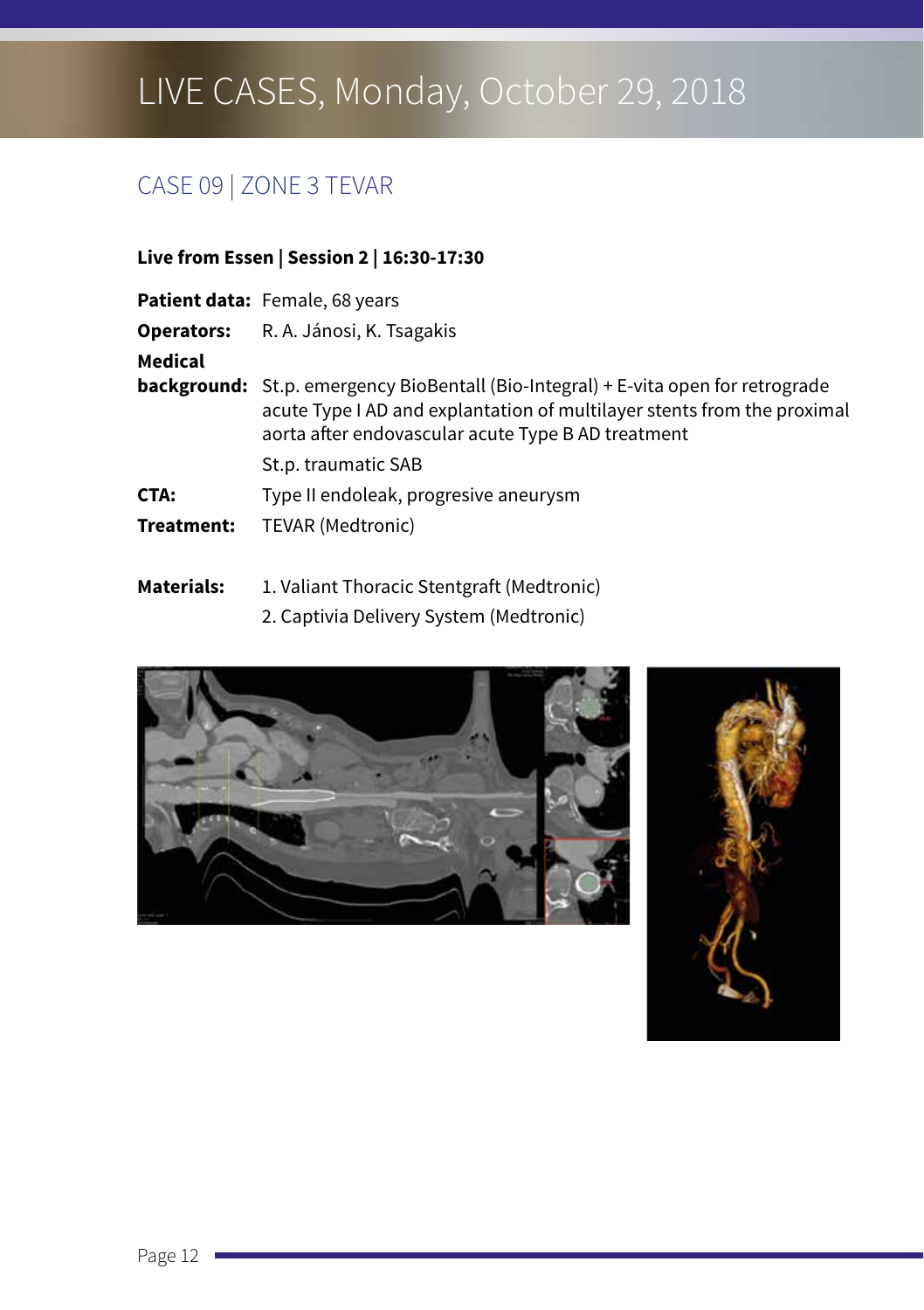### CASE 10 | OPEN REPAIR TAAA

#### **Live from Essen | Session 2 | 16:30-17:30**

|                     | <b>Patient data:</b> Female, 74 years                            |
|---------------------|------------------------------------------------------------------|
|                     | <b>Operators:</b> R. Chiesa, L. Bertoglio, E. Rinaldi, M. Lainka |
| Medical             |                                                                  |
| background: NYHA II |                                                                  |
|                     | COPD II                                                          |
| CTA:                | <b>TAAA Type III</b>                                             |
|                     | Diameter 60mm                                                    |
| Treatment:          | TAAA replacement                                                 |
|                     |                                                                  |

Materials: 1. Thoracoabdominal aortic graft Hemashield Platinum Woven (Getinge) 2. CSF Drainage LiquoGuard (Möller Medical)

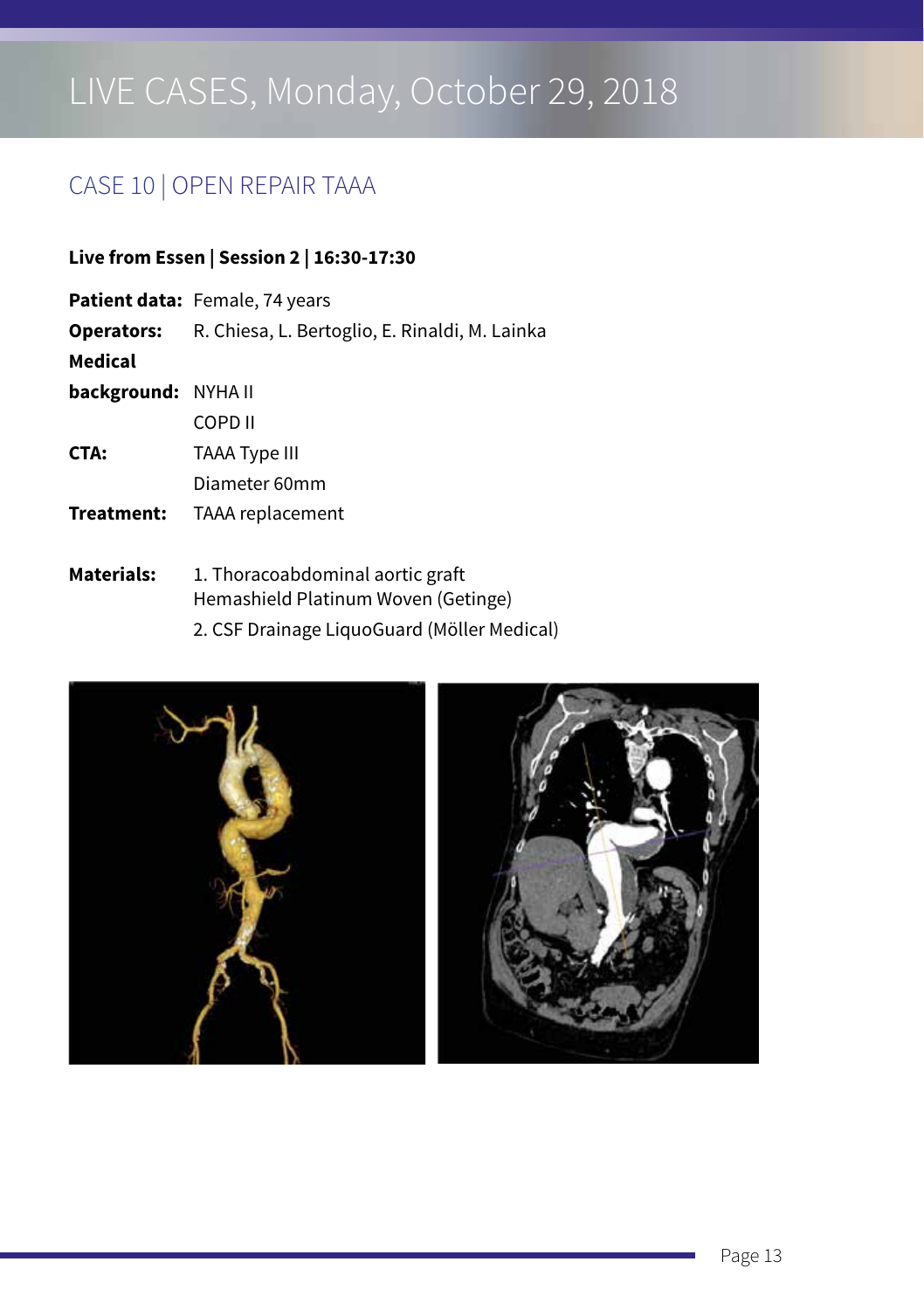## CASE 11 | ZONE 2 TEVAR AND CANDY-PLUG

#### **Live from Hamburg | Session 2 | 16:30-17:30**

**Patient data:** Male, 62 years, A. W. **Operators:** F. Rohlffs, M. Scheerbaum **Clinical data:** 1. Stent graft-induced new entry with persistent false lumen perfusion 2. St.p. acute Type B-dissection, left Carotid-Subclavian Bypass, TEVAR 12/2017 **Risk factors:** Arterial hypertension, Hashimoto disease **Procedural**  steps: 1. Femoral cut-down or percutaneous access 2. LAO angulation and angiogram 3. True lumen stent-graft extension landing above celiac trunk 4. Catheterisation of the false lumen and Candy-Plug deployment

**Materials:** 1. Zenith ZTEG/ZDEG stent-graft (COOK Medical)

2. Custom-made Candy-Plug (COOK Medical)





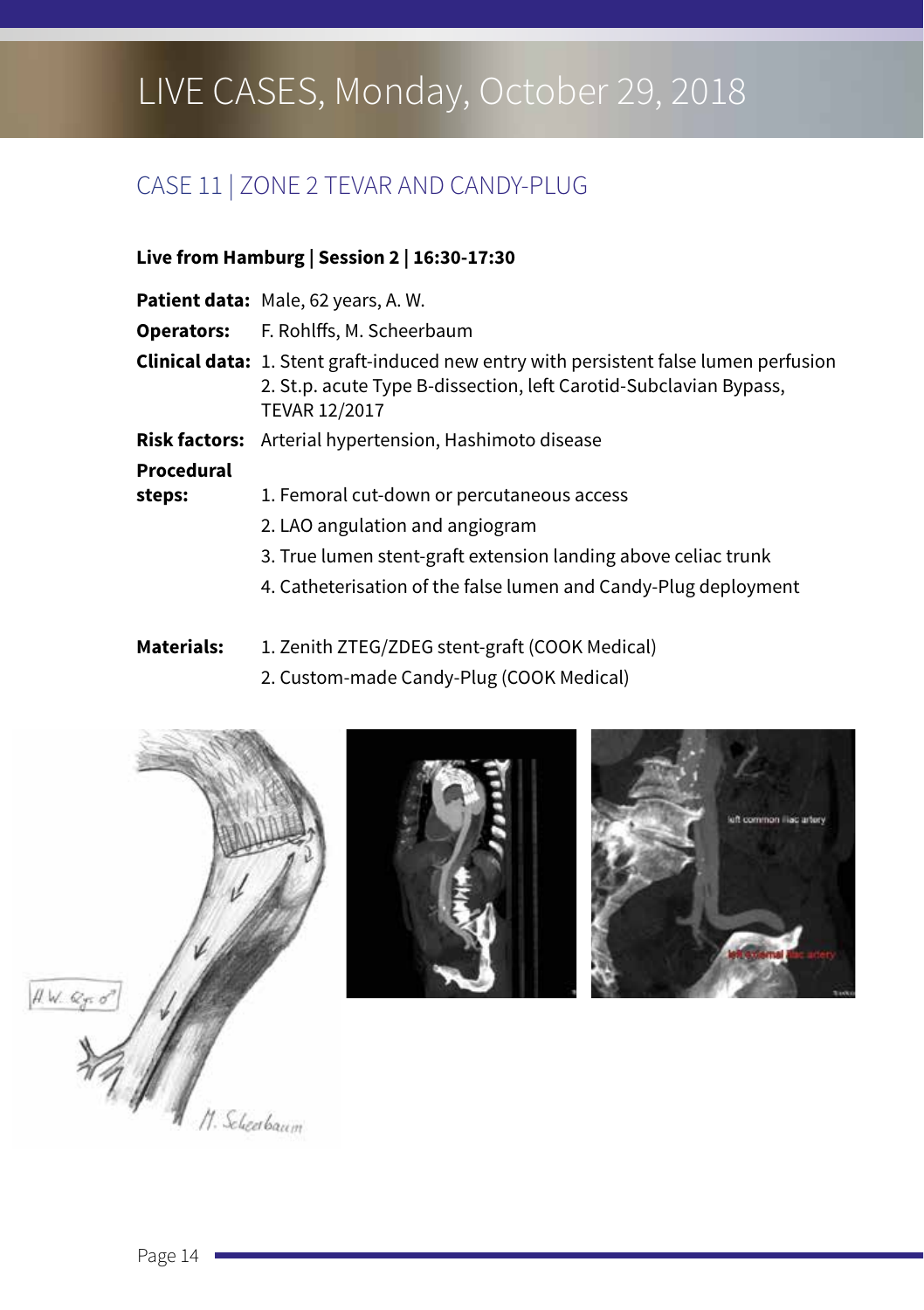

# Tuesday, October 30, 2018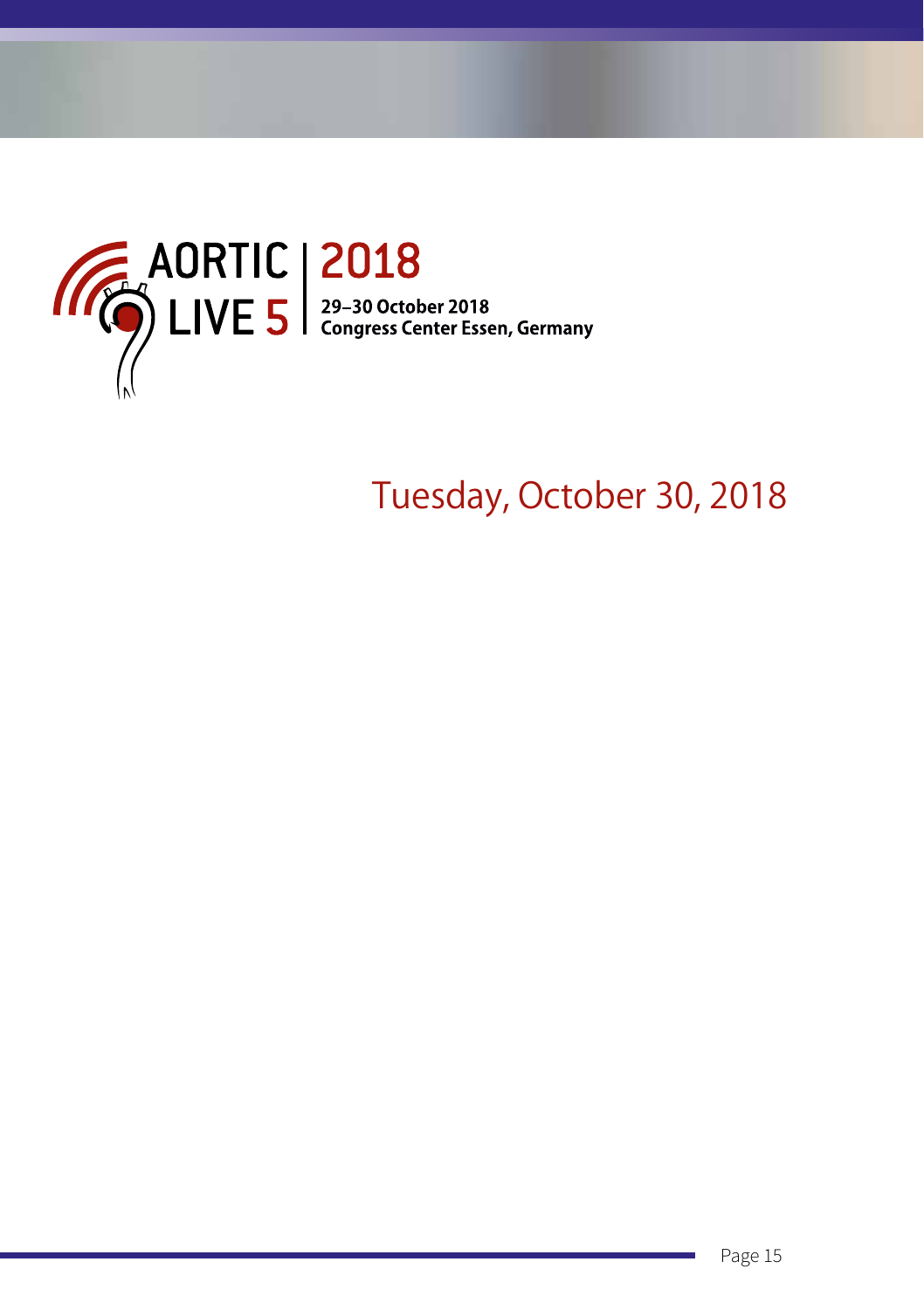### CASE 12 | FROZEN ELEPHANT TRUNK AND CERVICAL DEBRANCHING

#### **Live from Essen | Session 3 | 09:30-10:30**

|                   | Patient data: Female, 63 years                                                                 |
|-------------------|------------------------------------------------------------------------------------------------|
| <b>Operators:</b> | K. Tsagakis, W. Weißenberger, F. Mourad                                                        |
| Medical           |                                                                                                |
|                   | <b>background:</b> St.p. proximal repair, acute Type I AD<br>with severe cerebral malperfusion |
|                   | Residual minor hemiparesis                                                                     |
|                   | Vertigo                                                                                        |
|                   | TTE: AV regurgitation II-III                                                                   |
| CTA:              | Progressive residual AD                                                                        |
|                   | LCCA occlusion                                                                                 |
|                   | Aberrant left vertebral artery                                                                 |
| Treatment:        | FET (E-vita open), LCCA+LVA+LSA debranching                                                    |
|                   | AV replacement                                                                                 |
|                   |                                                                                                |

**Materials:** 1. E-vita open plus (CryoLife/JOTEC)

- 2. Hemashield Platinum Woven (Getinge)
- 3. Flowweave Bioseal (CryoLife/JOTEC
- 4. Trifecta AV (ABBOTT)

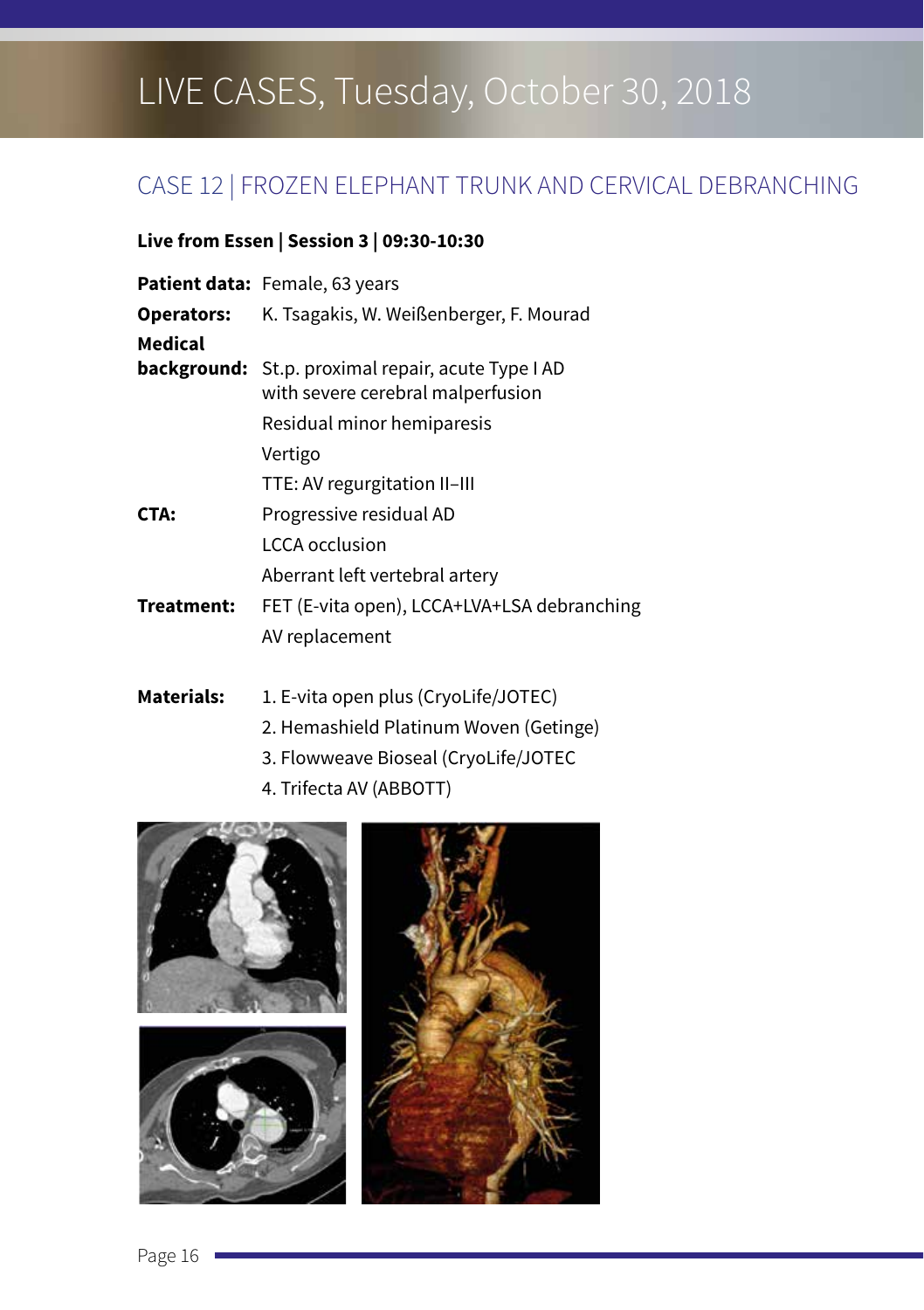### CASE 13 | BRANCHED FROZEN ELEPHANT TRUNK

#### **Live from Essen | Session 3 | 09:30-10:30**

|            | <b>Patient data: Female, 71 years</b>                |
|------------|------------------------------------------------------|
| Operators: | Y. Okita, K. Minatoya, D. Wendt                      |
| Medical    |                                                      |
|            | <b>background:</b> Progressive Mega-aorta            |
|            | AV regurgitation II                                  |
| CTA:       | Aneurysm 5.7cm                                       |
|            | Atherosclerosis                                      |
| Treatment: | FET (Frosenix), arch replacement with branched graft |
|            |                                                      |

### Materials: 1. Frosenix (Japan Lifeline) 2. Gelweave Plexus (Terumo)

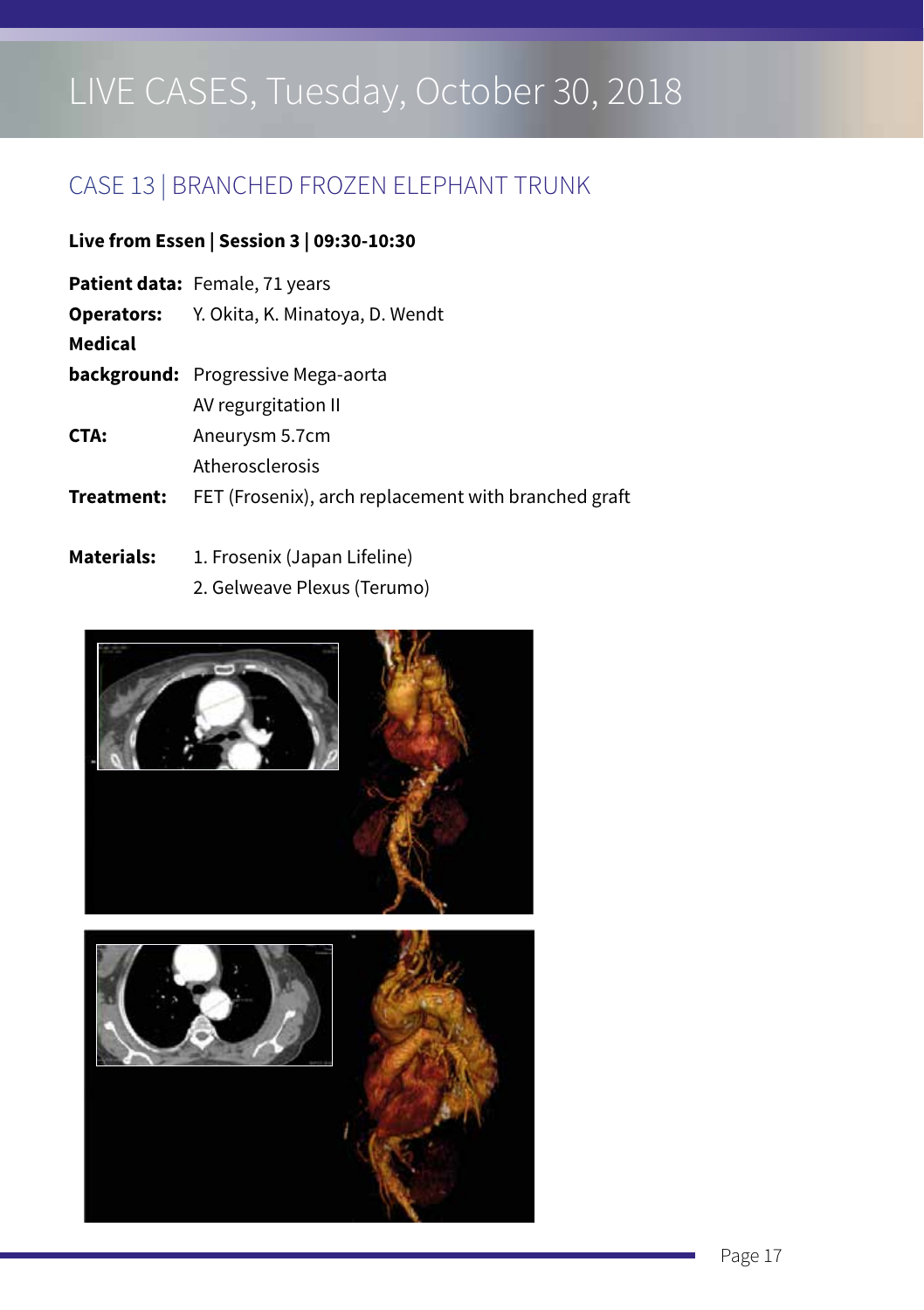### CASE 14 | CERVICAL DEBRANCHING FOR ZONE 1 TEVAR

#### **Live from Essen | Session 3 | 11:00-12:15**

|                   | <b>Patient data: Female, 59 years</b>                                    |
|-------------------|--------------------------------------------------------------------------|
| <b>Operators:</b> | S. Debus, S. Wipper, M. Lainka                                           |
| Medical           |                                                                          |
|                   | <b>background:</b> St.p. emergency TEVAR for complicated acute Type B AD |
|                   | St.p. paraplegia                                                         |
|                   | Renal insufficiency                                                      |
| CTA:              | New Type Ia endoleak                                                     |
| Treatment:        | Debranching for TEVAR in Zone 1                                          |
|                   |                                                                          |

Materials: 1. Hemashield (Getinge) 2. MiraQ (Medistim)



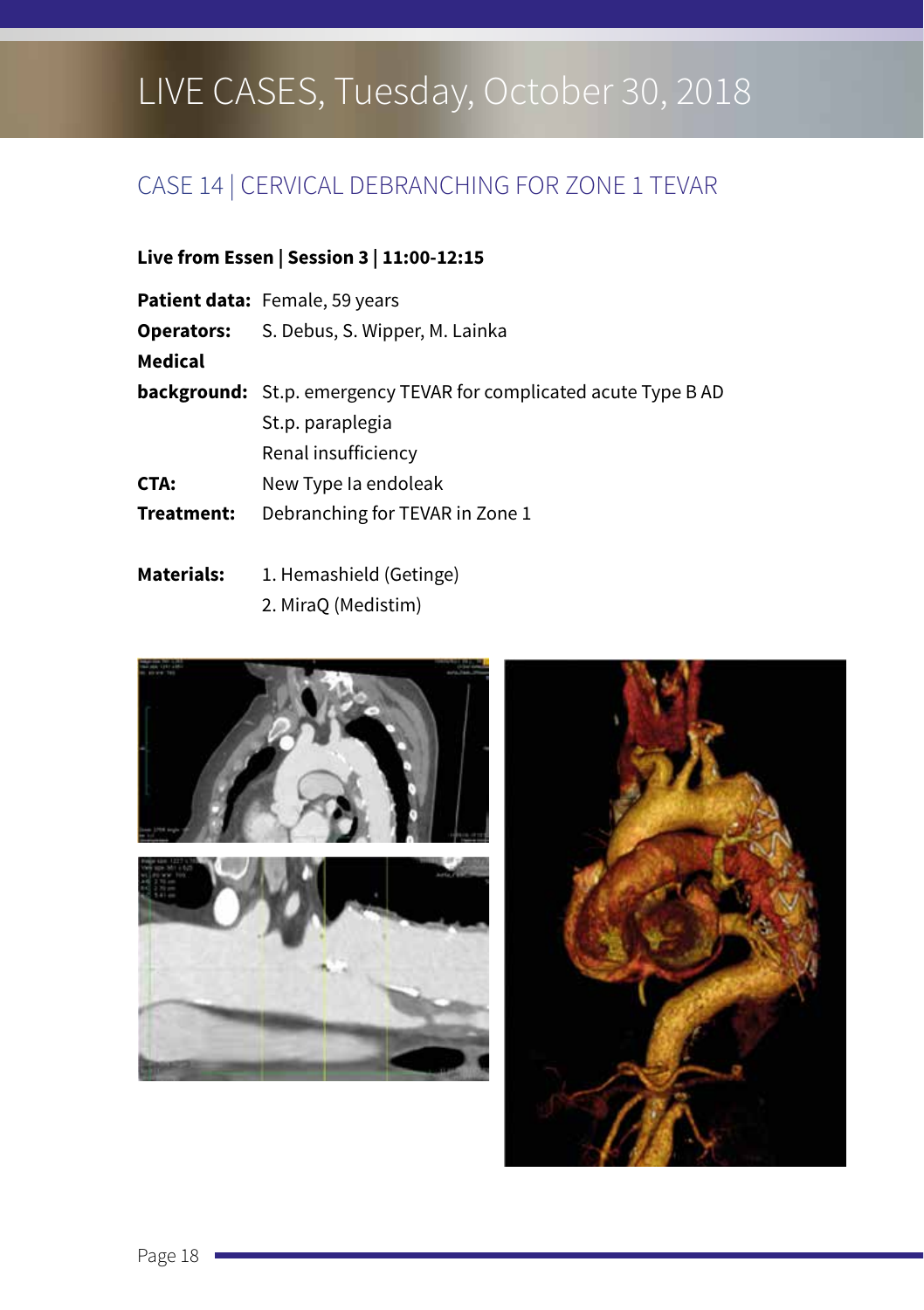### CASE 15 | ZONE 2 TEVAR

#### **Live from Regensburg | Session 3 | 11:00-12:15**

- **Patient data:** Male, 48 years, H. R.
- **Operators:** K. Oikonomou, K. Pfister
- **Clinical data:**Collapsed thoracic endograft st.p. TEVAR due to traumatic rupture, Endoanchor fixation and Palmaz Stent
- **Risk factors:** COPD, Hypertension

#### **Procedural**

- **steps:** 1. Cut down unilateral femoral access
	- 2. Palmaz stent dilation
	- 3. Stent graft advancement and angiography
	- 4. Deployment and dilation
- **Materials:** 1. 20F DrySeal Sheath (Gore)
	- 2. Coda Balloon 32 mm (COOK Medical)
	- 3. Gore TAG Active Control 282810 (Gore)



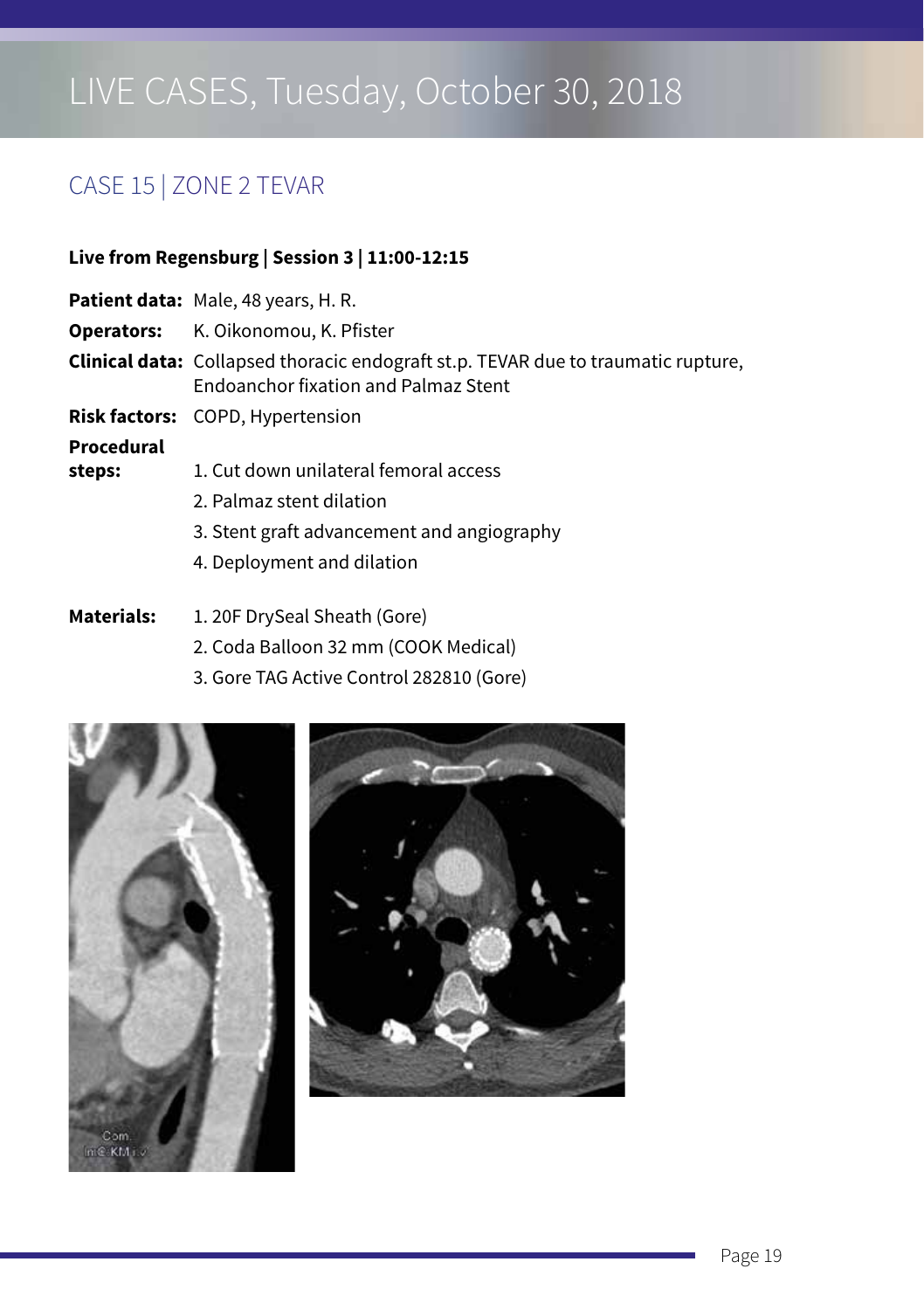### CASE 16 | FENESTRATED ARCH TEVAR

### **Live from Hamburg | Session 3 | 11:00-12:15**

|                   | <b>Patient data:</b> Female, 73 years, B. H.                                                                                                                                                                                                      |
|-------------------|---------------------------------------------------------------------------------------------------------------------------------------------------------------------------------------------------------------------------------------------------|
| <b>Operators:</b> | N. Tsilimparis, F. Heidemann                                                                                                                                                                                                                      |
|                   | <b>Clinical data:</b> Type II thoracoabdominal aortic aneurysm (53mm)                                                                                                                                                                             |
|                   | Risk factors: Staged repair:<br>1. fTEVAR (scallop for inominate artery/bovine arch, fenestration LSA)<br>2. bEVAR (4-vessel branched) aneurysm of ascending aorta (45mm)<br>Lung resection for lung cancer 2017, colon resection for adenom 1998 |
| Procedural        |                                                                                                                                                                                                                                                   |
| steps:            | 1. Percutaneous access right CFA (22F), percutaneous access left<br>CFA (5F), percutaneous access left brachial artery (7F)                                                                                                                       |
|                   | 2. Insertation of fenestrated main body and snaring of the preloaded<br>guidewire for LSA                                                                                                                                                         |
|                   | 3. Angiography and deployment of fenestrated main body                                                                                                                                                                                            |
|                   | 4. Bridging stent LSA                                                                                                                                                                                                                             |
| <b>Materials:</b> | 1. Proglide (ABBOTT)                                                                                                                                                                                                                              |
|                   | 2. Fenestrated arch device (COOK Medical)                                                                                                                                                                                                         |

- 3. V12 Advanta (Getinge)
- 4. Protege Everflex (Medtronic)

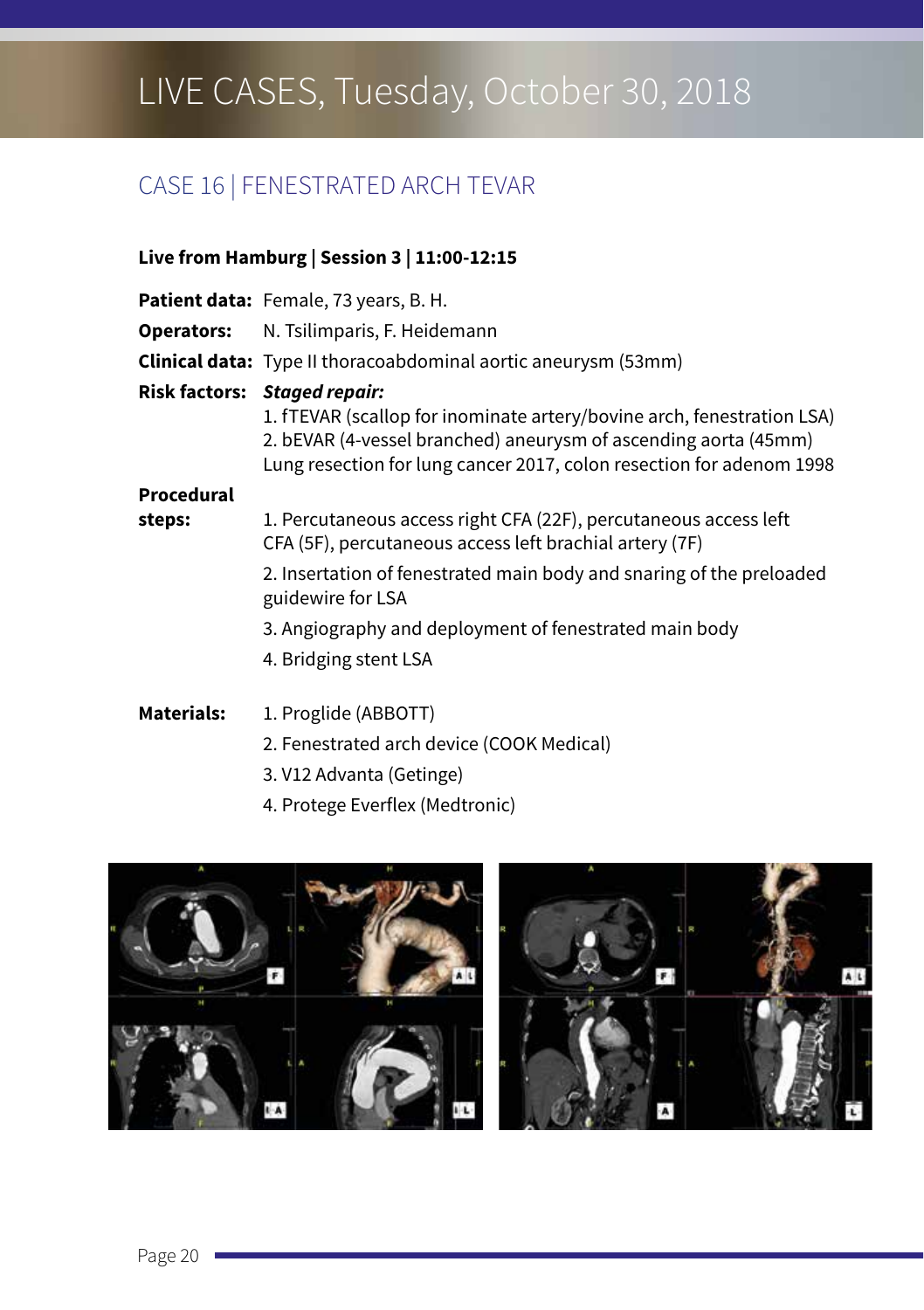### CASE 17 | EVAR + ILIAC SIDEBRANCH WITH CT-OVERLAY

#### **Live from Hamburg | Session 4 | 14:30-15:30**

- **Patient data:** Male, 74 years, T. H.
- **Operators:** T. Mastracci, F. Rohlffs
- **Clinical data:** 1. Asymptomatic abdominal aortic aneurysm
	- 2. Asymptomatic right common iliac aneurysm
- **Risk factors:** Arterial hypertension, former smoker

#### **Procedural**

**steps:** 1. Access via bilateral femoral cut-down and CT-overlay (Cydar)

2. Implantation of iliac side branch device (right common iliac artery), 12F sheath from contralateral for establishing through-and-through femoro-femoral wire, partial deployment, catherization of right IIA via side branch, bridging stent for IIA and complete deployment of ZBIS

- 3. Implantation of aortic main body (EVAR)
- 4. Connection of aortic main body and iliac side branch device
- **Materials:** 1. Zenith Alpha and ZBIS stent-graft system (COOK Medical)
	- 2. Advanta V12 (Getinge)
	- 3. Cloud-based CT-overlay (Cydar Ltd)



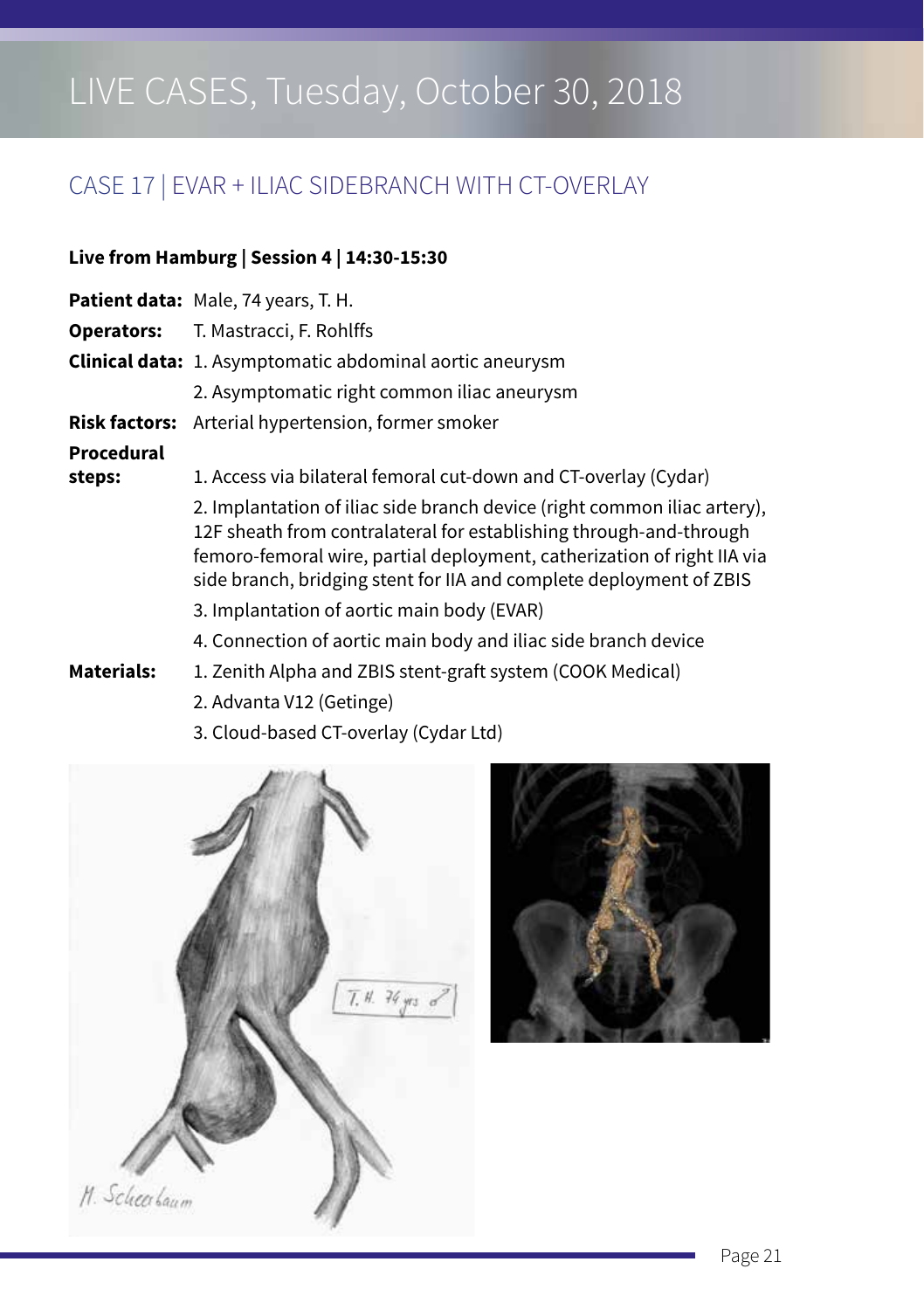### CASE 18 | EVAR WITH PREVENTIVE IMA PLUG EMBOLIZATION

#### **Live from Regensburg | Session 4 | 14:30-15:30**

|            | <b>Patient data: Male, 75 years, G. A.</b>                                                   |
|------------|----------------------------------------------------------------------------------------------|
|            | <b>Operators:</b> K. Oikonomou, K. Pfister                                                   |
|            | <b>Clinical data:</b> Patient with 5.5cm infrarenal AAA and prominent IMA                    |
|            | <b>Risk factors:</b> KHK, hypertension, COPD, renal insuff., (no candidate for open surgery) |
| Procedural |                                                                                              |
| steps:     | 1. Bilateral femoral cut-down access                                                         |
|            | 2. Catheterization and plug embolization of the IMA                                          |
|            | 3. EVAR                                                                                      |
|            | 4. Intraoperative CEUS and endoanchor fixation                                               |

- **Materials:** 1. Amplatzer vascular plug 6mm (ABBOTT)
	- 2. C3 Excluder RLT 311416; PLC 141200 (Gore)
	- 3. Coda balloon 32mm (COOK Medical)
	- 4. Heli-Fx endoanchor system (Medtronic)

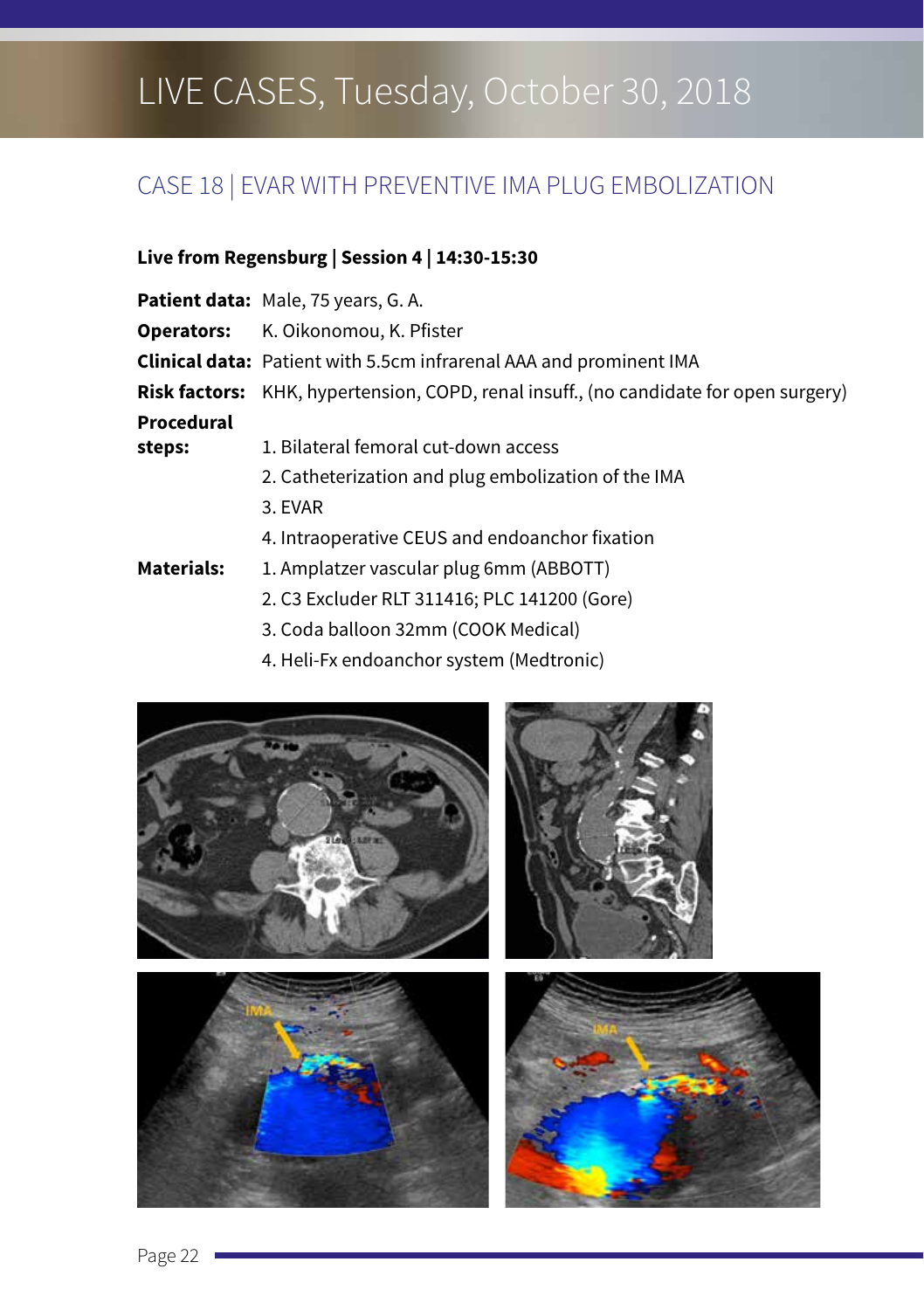## CASE 19 | OPEN REPAIR FOR COMPLEX ILIAC ANEURYSM

#### **Live from Essen | Session 4 | 14:30-15:30**

|                   | <b>Patient data: Male, 54 years</b>                   |  |  |  |  |
|-------------------|-------------------------------------------------------|--|--|--|--|
| <b>Operators:</b> | J. Schmidli, V. Makaloski, M. Lainka                  |  |  |  |  |
| Medical           |                                                       |  |  |  |  |
|                   | <b>background:</b> Aneurysm left int. iliac artery    |  |  |  |  |
|                   | Chronic Type B aortic dissection                      |  |  |  |  |
|                   | St.p. Bentall + FET (E-vita open) for acute Type I AD |  |  |  |  |
| CTA:              | Aneurysm of both Iliac arteries                       |  |  |  |  |
| Treatment:        | Open repair of infrarenal aorta and iliac arteries    |  |  |  |  |
|                   |                                                       |  |  |  |  |

Materials: 1. Hemashield (Getinge)





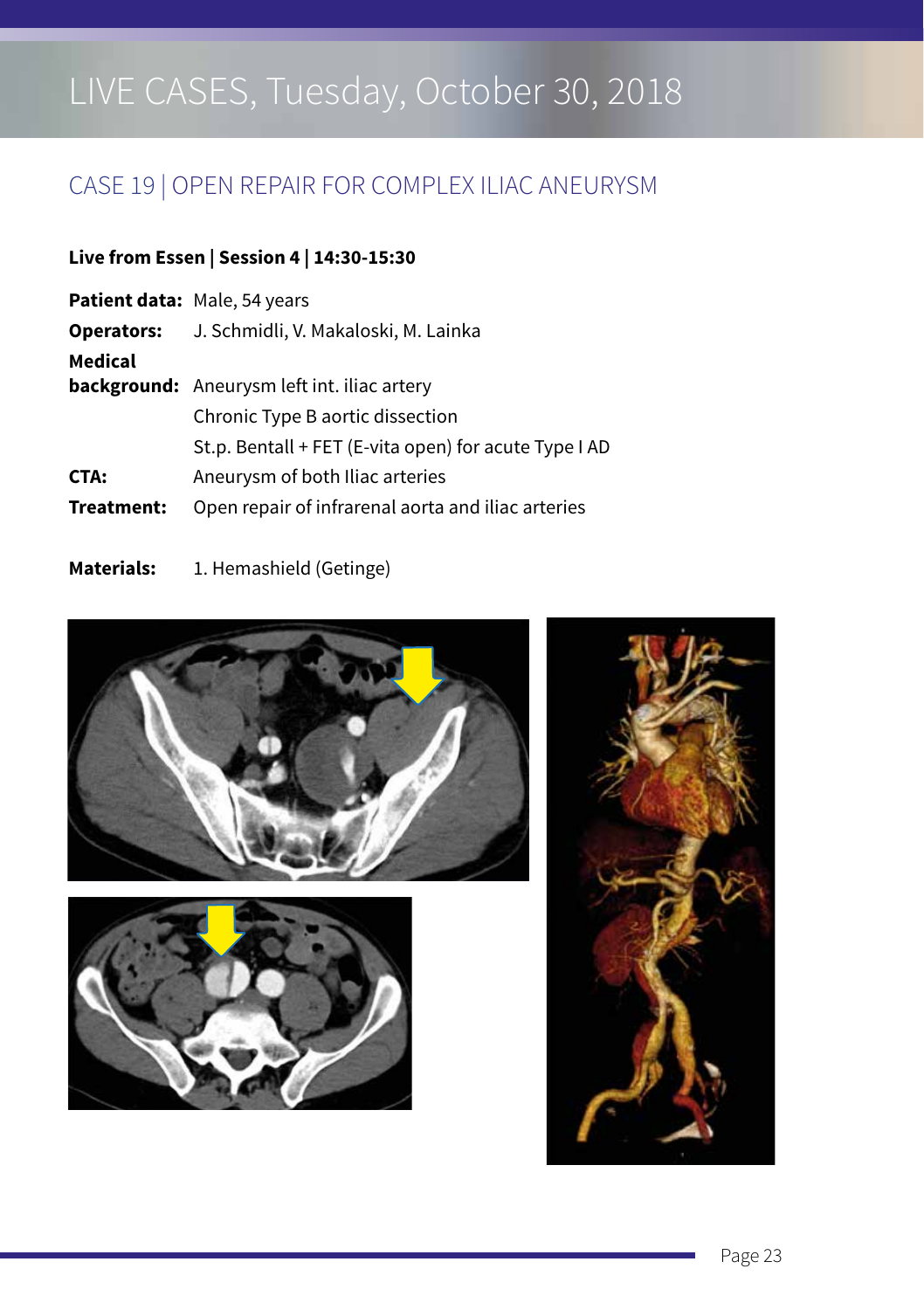# CASE 20 | TRANSCAVAL ENDOLEAK EMBOLIZATION

### **Live from Hamburg | Session 4 | 14:30-15:30**

|            | <b>Patient data: Male, 78 years, P. S.</b>                                                                    |  |  |  |  |
|------------|---------------------------------------------------------------------------------------------------------------|--|--|--|--|
|            | <b>Operators:</b> F. Rohlffs, M. Scheerbaum                                                                   |  |  |  |  |
|            | <b>Clinical data:</b> 1. Progression of aneurysm sac with Type II endoleak<br>2. St.p. EVAR 2/2016            |  |  |  |  |
|            | <b>Risk factors:</b> Arterial hypertension, prostatectomy with radiotherapy 2011,<br>multiple groin surgeries |  |  |  |  |
| Procedural |                                                                                                               |  |  |  |  |
| steps:     | 1. Percutaneous venous and arterial femoral access                                                            |  |  |  |  |
|            | 2. CT fusion, puncture of the aneurysm sac via inferior caval vein                                            |  |  |  |  |
|            | 3. Angiogram of the endoleak                                                                                  |  |  |  |  |
|            | 4. Coilembolisation; liquid embolization with glue                                                            |  |  |  |  |

**Materials:** 1. Nester Coils (COOK Medical)

#### 2. Brockenbrough needle (COOK Medical)





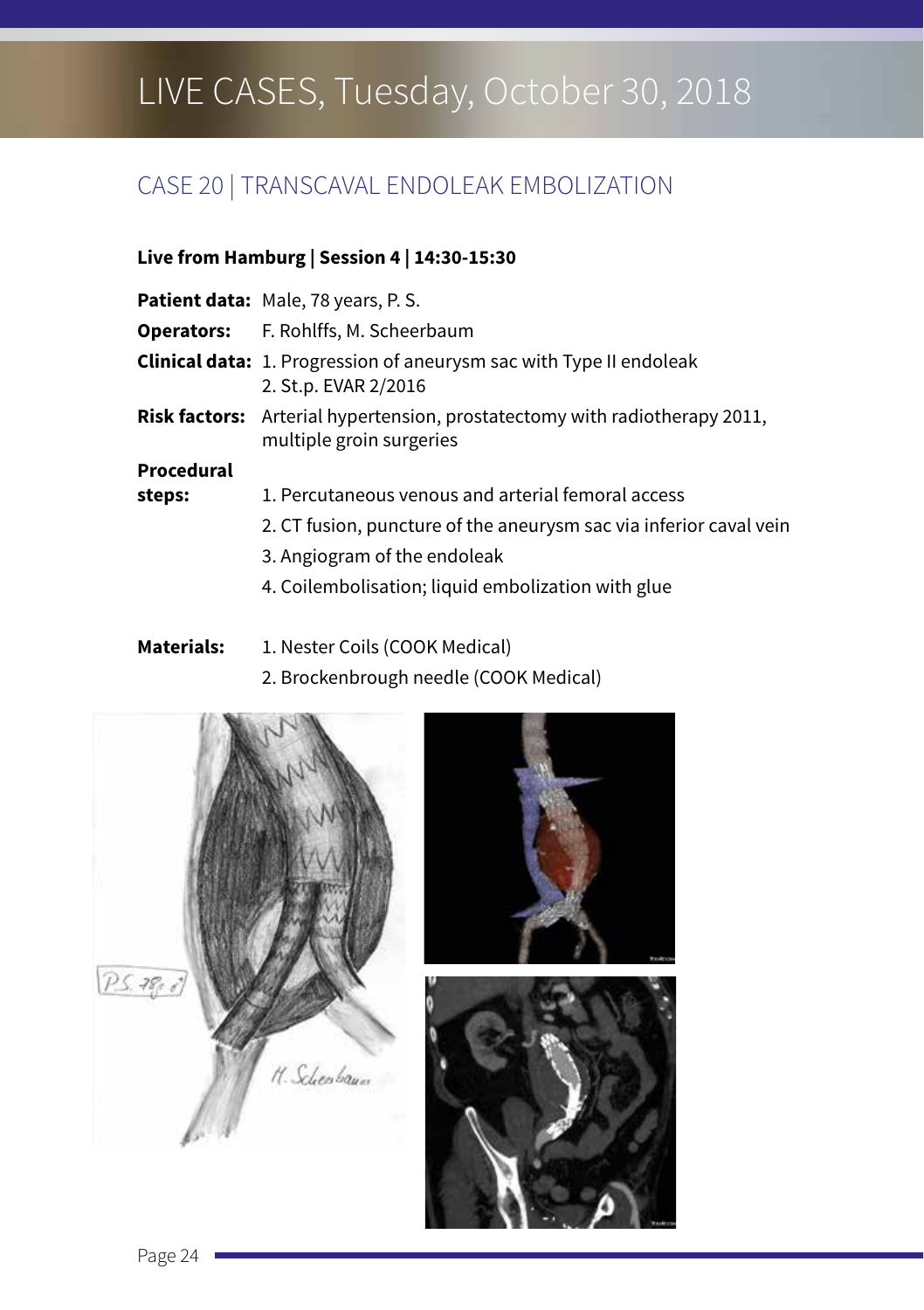|  |  | $\overline{\phantom{a}}$ |
|--|--|--------------------------|
|  |  |                          |
|  |  |                          |
|  |  |                          |
|  |  |                          |
|  |  |                          |
|  |  |                          |
|  |  |                          |
|  |  |                          |
|  |  |                          |
|  |  |                          |
|  |  |                          |
|  |  |                          |
|  |  |                          |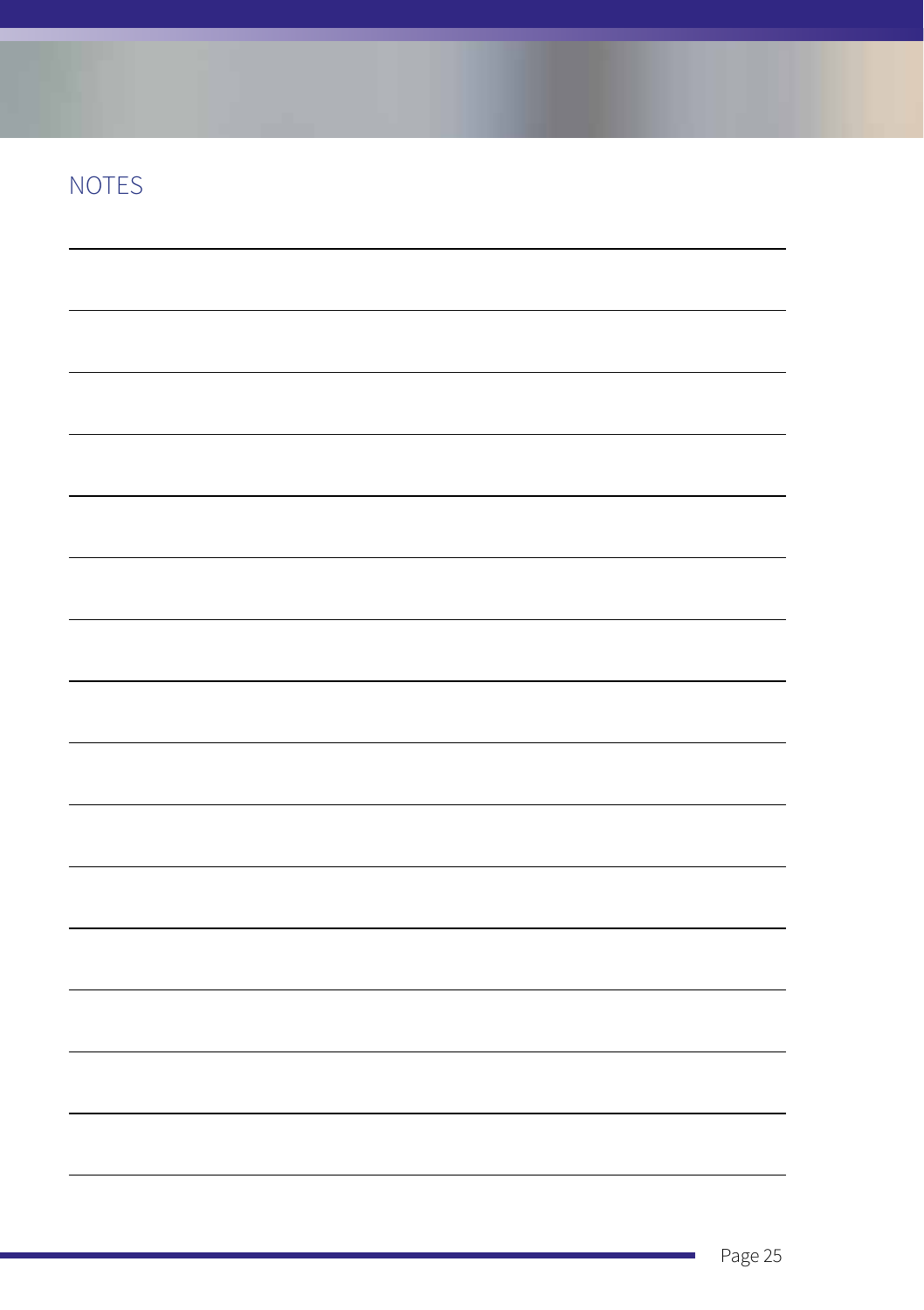# **LIVE CASE TRANSMISSION CENTERS**

### BERLIN | DEUTSCHES HERZZENTRUM BERLIN

Jörg Kempfert Axel Unbehaun

### ESSEN | UNIVERSITÄTSKLINIKUM ESSEN

Omar Abou-Issa Ender Demircioglu Daniel Dirkmann Mohamed El Gabry Guido Herbon Lisa Himpel Rolf Alexander Jánosi Clemens Kehren Stefanie Klenke Tim Knüfermann Tomas Kozmik Martin Lainka

Alexander Lind Fanar Mourad Jürgen Peters Tienush Rassaf Bernd Schönfelder Sharaf-Eldin Shehada Matthias Thielmann Konstantinos Tsagakis Wilko Weißenberger Daniel Wendt Wolf-Ingo Wiese

### HAMBURG | UNIVERSITÄRES HERZZENTRUM HAMBURG

Stephan Diedrichs Franziska Heidemann Jens Kubitz Giuseppe Panuccio Fiona Rohlffs Martin Scheerbaum Leonie Schulte-Uentrop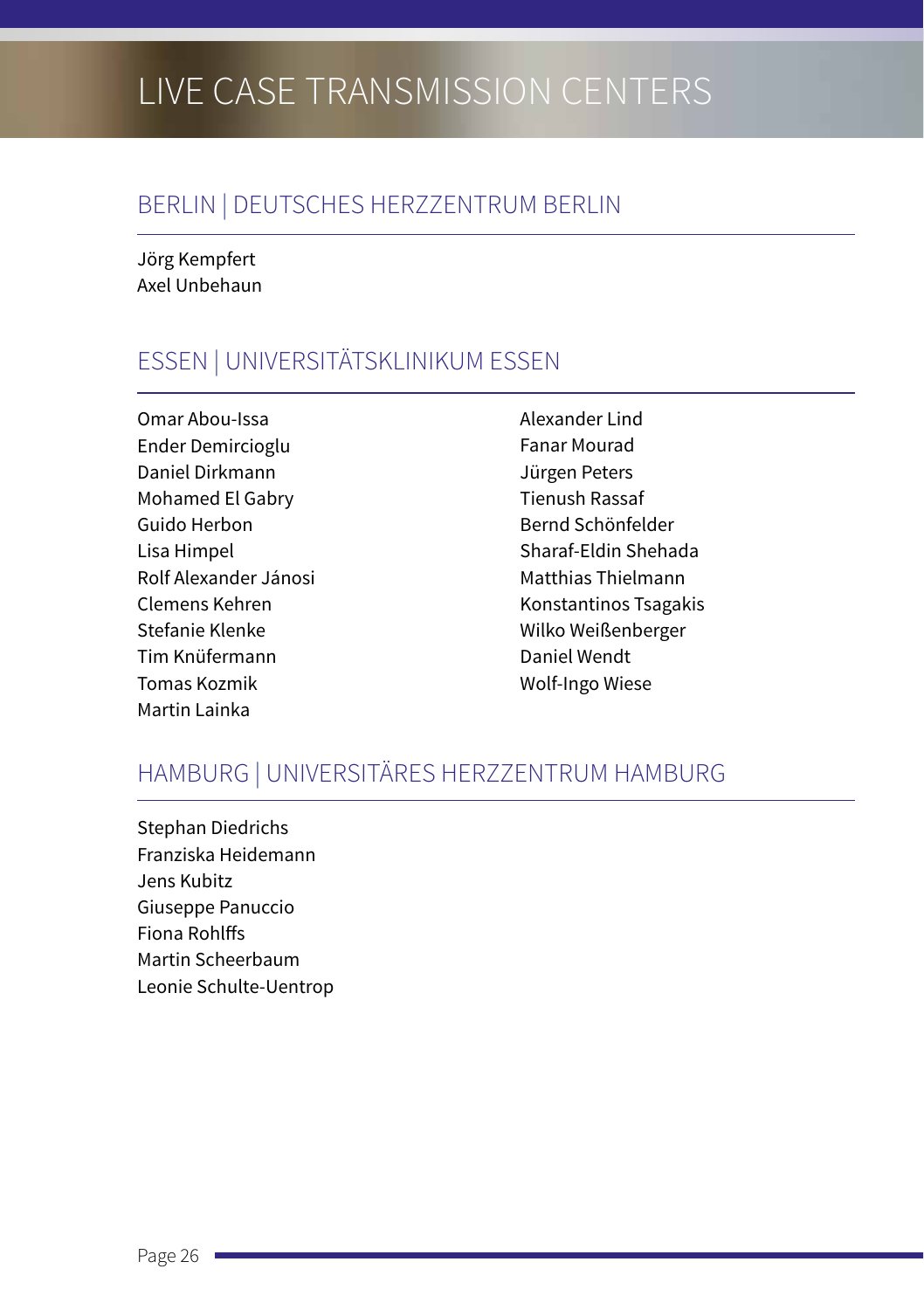# LIVE CASE TRANSMISSION CENTERS

### PARIS | L'HÔPITAL MARIE LANNELONGUE

Stephan Haulon Dominique Fabre

### PHILADELPHIA | PENN HEART AND VASCULAR CENTER

Joe Bavaria Nimesh Desai

### REGENSBURG | UNIVERSITÄTSKLINIKUM REGENSBURG

Kyriakos Oikonomou Karin Pfister

### GUEST OPERATORS

Luca Bertoglio, *Milan, Italy* Michael Borger, *Leipzig, Germany* Roberto Chiesa, *Milan, Italy* Sebastian Debus, *Hamburg, Germany* Gebrine El Khoury, *Brussels, Belgium* Alexandro Hoyer, *Leipzig, Germany* Vladimir Makaloski, *Bern, Switzerland* Tara Mastracci, *London, United Kingdom* Kenji Minatoya, *Kyoto, Japan* Yutaka Okita, *Kobe, Japan* Enrico Rinaldi, *Milan, Italy* Jürg Schmidli, *Bern, Switzerland* Nikolaos Tsilimparis, *Munich, Germany* Sabine Wipper, *Hamburg, Germany*